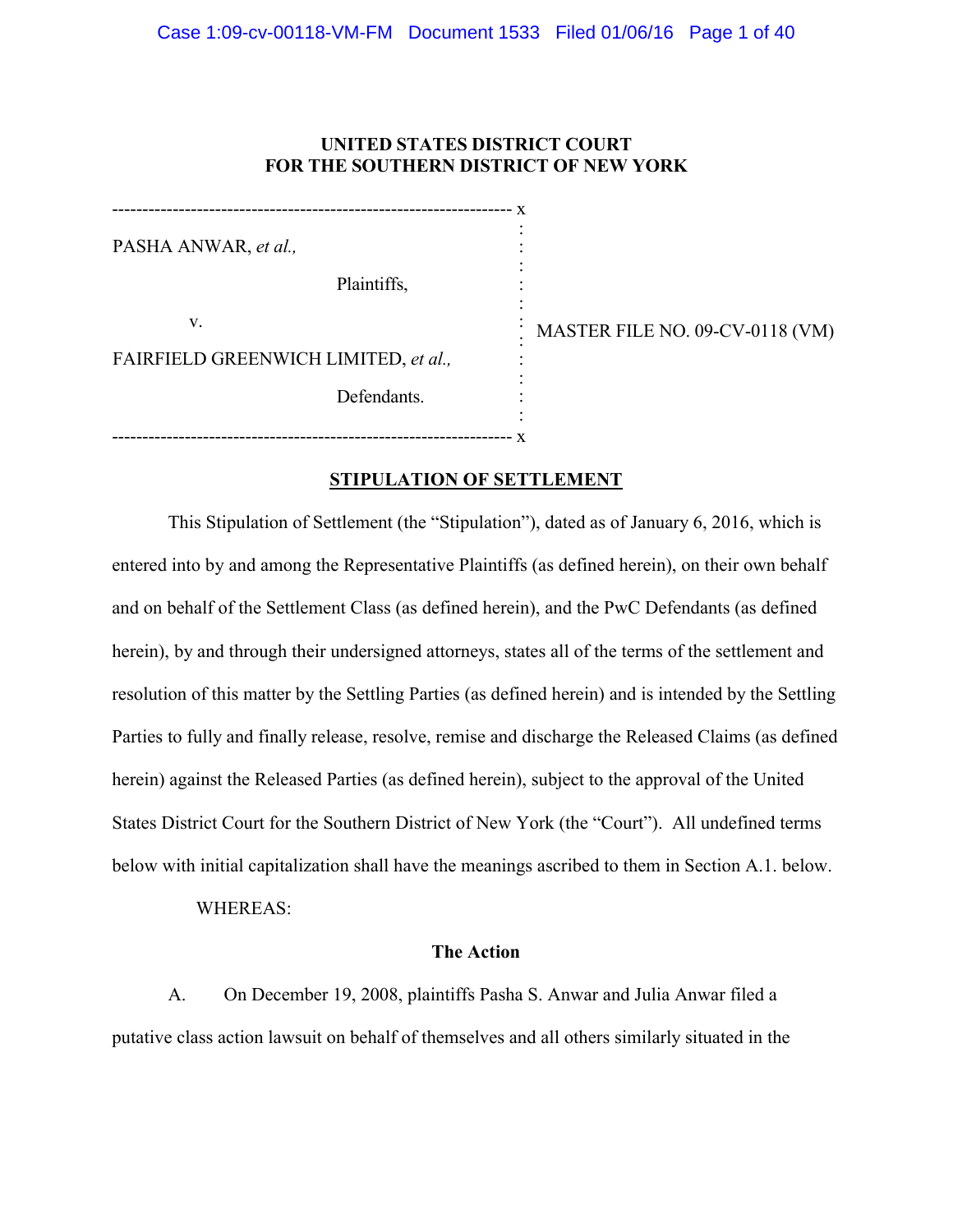### Case 1:09-cv-00118-VM-FM Document 1533 Filed 01/06/16 Page 2 of 40

Supreme Court for the State of New York, entitled *Anwar v. Fairfield Greenwich Group, et al.*, No. 603769/2008 ("*Anwar*"). On January 7, 2009, *Anwar* was removed to the Court.

B. On and after January 8, 2009, putative class action lawsuits were filed by certain plaintiffs on behalf of themselves and all others similarly situated in the Court, entitled *Pacific*  West Health Medical Center Inc. Employees Retirement Trust v. Fairfield Greenwich Group, et *al.*, No. 09 Civ. 00134; *Inter-American Trust v. Fairfield Greenwich Group, et al.*, No. 09 Civ. 00301; *Laor v. Fairfield Greenwich Group et al.*, No. 09 Civ. 2222; *The Knight Services Holdings Limited v. Fairfield Sentry Limited, et al.*, No. 09 Civ. 2269; and *Zohar v. Fairfield Greenwich Group, et al.*, No. 09 Civ. 4031 (collectively, and together with *Anwar*, the "Action").

C. By Orders dated on and after January 14, 2009, the Court consolidated the Action under the Docket No. 09-cv-0118 (VM).

D. By Orders dated January 30, 2009 and July 7, 2009, the Court appointed Boies, Schiller & Flexner LLP, Wolf Popper LLP, and Lovell Stewart Halebian Jacobson LLP ("Plaintiffs' Lead Counsel") as Interim Co-Lead Counsel to act on behalf of all Plaintiffs and Lead Counsel for the Representative Plaintiffs in the Action. In the Action, through the filing of the SCAC on September 29, 2009, the Representative Plaintiffs asserted claims on behalf of a proposed class of similarly situated investors in the Funds against the PwC Defendants for violations of federal securities law, specifically Sections 10(b) and 20(a) of the Securities Exchange Act of 1934, and New York law, under various common-law theories. The SCAC also included over one hundred other Named Plaintiffs. The SCAC also asserted claims against the FG Defendants, the Citco Defendants, and GlobeOp Financial Services LLC ("GlobeOp").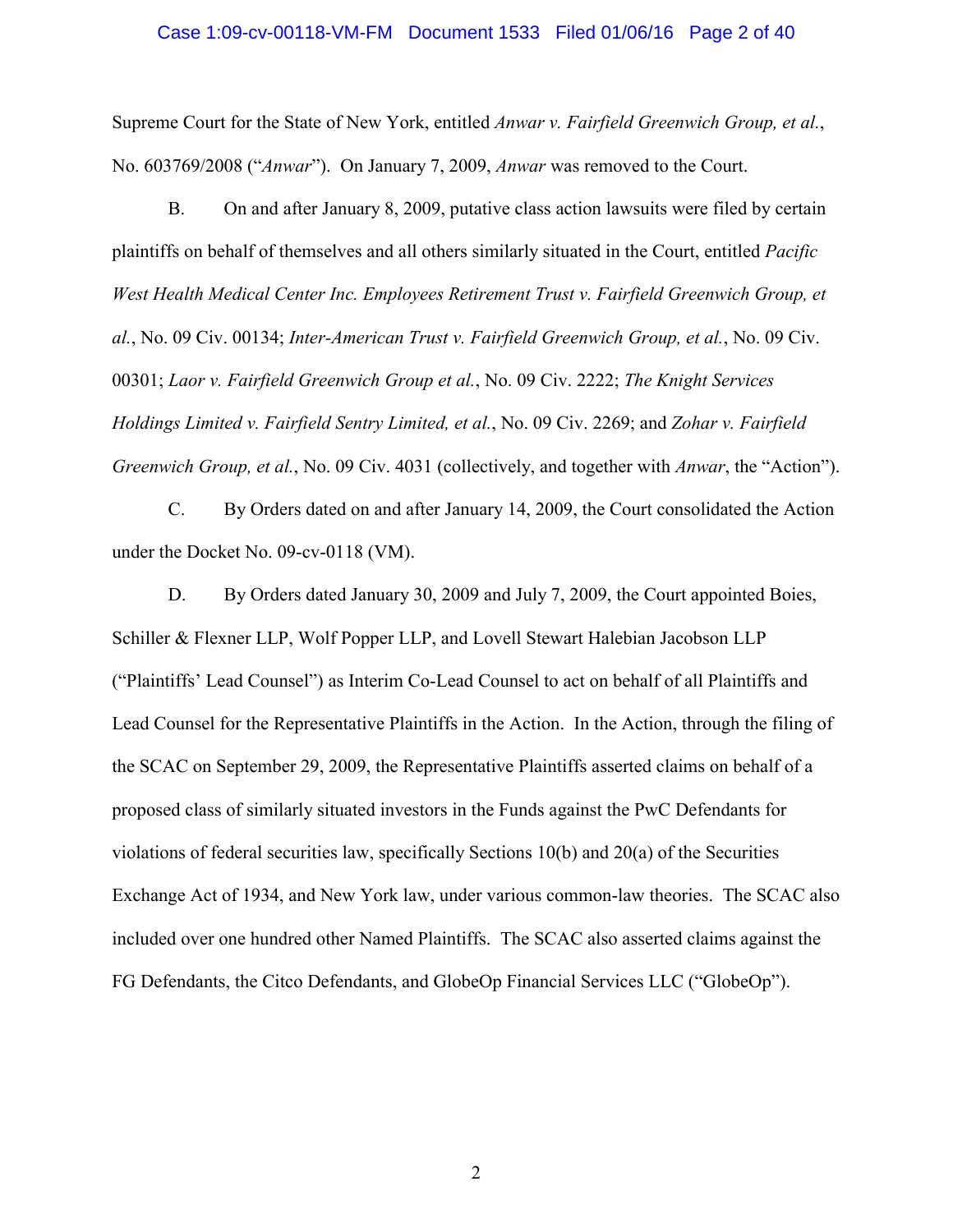### Case 1:09-cv-00118-VM-FM Document 1533 Filed 01/06/16 Page 3 of 40

E. By Orders dated on and after April 27, 2010, over 200 additional Persons joined the Action as Named Plaintiffs and were deemed parties to the same extent as if they had been named as plaintiffs in the SCAC.

### **The PwC Defendants' Motion to Dismiss the SCAC**

F. By Orders of the Court dated July 29, 2010 and August 18, 2010, the Court granted in part and denied in part the PwC Defendants' (and other Defendants') motions to dismiss the SCAC. The Court dismissed the only claim (under Section 20(a) of the Securities Exchange Act) that had been asserted against PricewaterhouseCoopers International Limited. The Court denied the motions to dismiss claims against PwC Netherlands and PwC Canada for negligence and negligent misrepresentation.

G. By Order of the Court filed on November 3, 2011, the claims of ABN AMRO Life S.A. in the Action were dismissed with prejudice.

H. By Order of the Court filed on February 22, 2012, the claims of Jeffrey S. Lieberman in the Action were dismissed with prejudice.

I. On August 6, 2012, the Court granted the remaining PwC Defendants' renewed motion to dismiss negligence-based claims asserted against them on behalf of initial investors in the Funds. The Court again sustained claims for negligence and negligent misrepresentation on behalf of shareholders or limited partners in the Funds as of December 10, 2008 who suffered a net loss of principal after making additional investments (other than initial investments) or holding their investments in the Funds subsequent to a date on which one of the PwC Defendants had issued an audit report.

J. In July 2015, in response to the recent *Kingate* decision by the Court of Appeals for the Second Circuit concerning the Securities Litigation Uniform Standards Act ("SLUSA"), the Court granted in part and denied in part the PwC Defendants' renewed motion to dismiss,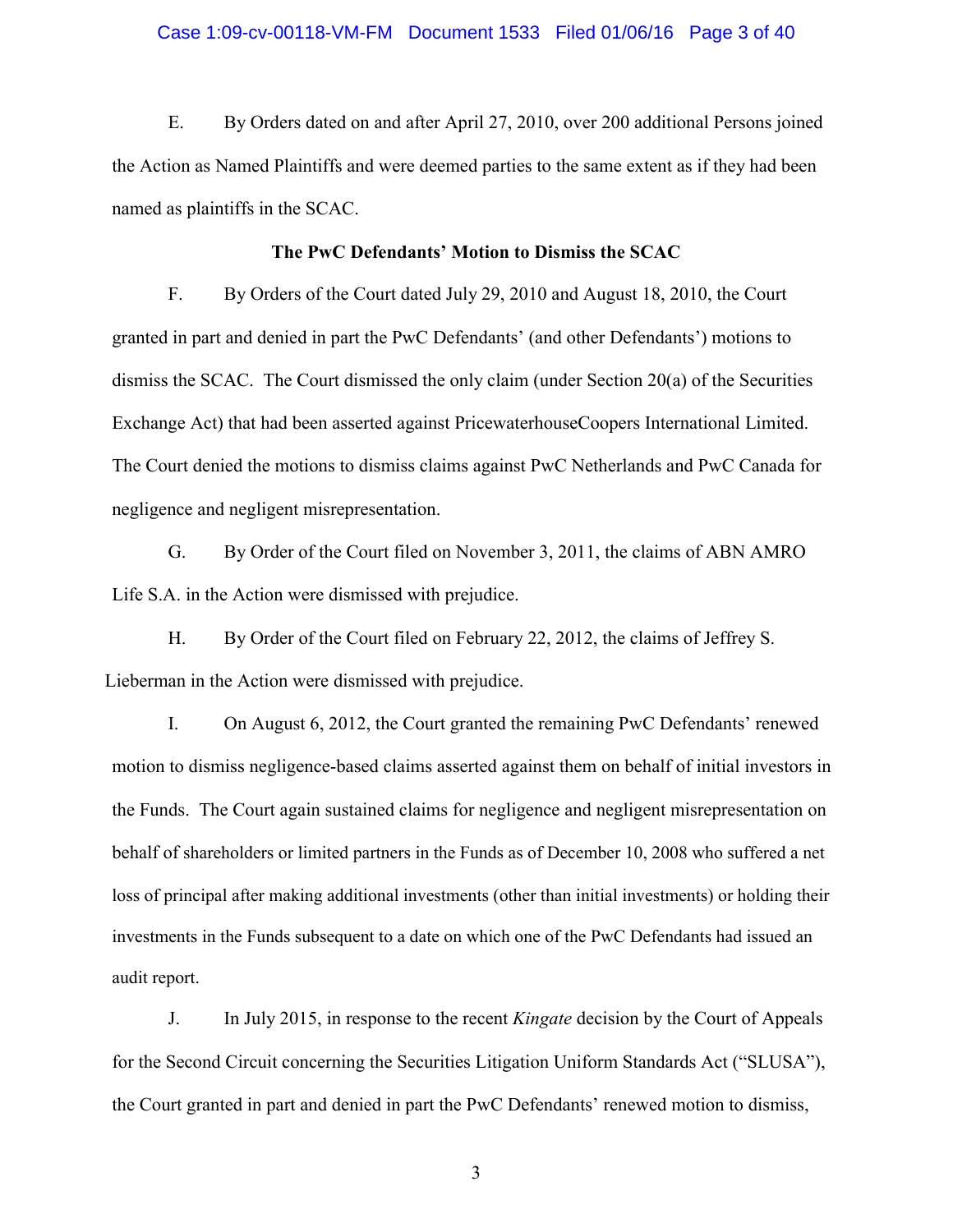#### Case 1:09-cv-00118-VM-FM Document 1533 Filed 01/06/16 Page 4 of 40

dismissing Plaintiffs' negligent misrepresentation cause of action and denying the PwC's Defendants' motion to dismiss Plaintiffs' negligence claim.

### **Merits Discovery**

K. Merits discovery commenced shortly after the Court's August 18, 2010 Order on Defendants' motions to dismiss. Defendants produced, and Plaintiffs' Counsel reviewed, more than nine million pages of documents; and Plaintiffs' Lead Counsel reviewed and produced to counsel for Defendants more than 75,000 pages of documents on behalf of the Representative Plaintiffs and certain other Named Plaintiffs. Plaintiffs' Lead Counsel conducted 19 merits depositions of the PwC Defendants and approximately 59 merits depositions of former and current employees of the other Defendants and non-parties in locations including New York, Miami, Toronto, Amsterdam and Bermuda. Eighteen individuals who are associated with or who are the Representative Plaintiffs or other Named Plaintiffs were deposed in Arizona, Cleveland, and New York, some of whom traveled from international residences including Israel, Bahrain, and Belgium for their depositions.

#### **Class Certification**

L. On March 1, 2011, the Representative Plaintiffs served a motion for class certification requesting the Court to certify the Action as a class action and to appoint them as class representatives (the "Motion for Class Certification"). Following discovery on class certification issues, all defendants in the Action, including the PwC Defendants, opposed the Motion for Class Certification.

M. On February 25, 2013, the Court granted Plaintiffs' motion to certify a class consisting of all investors in the Funds as of December 10, 2008, who suffered a net loss of principal invested in the funds, except for investors in certain excluded countries. The Court also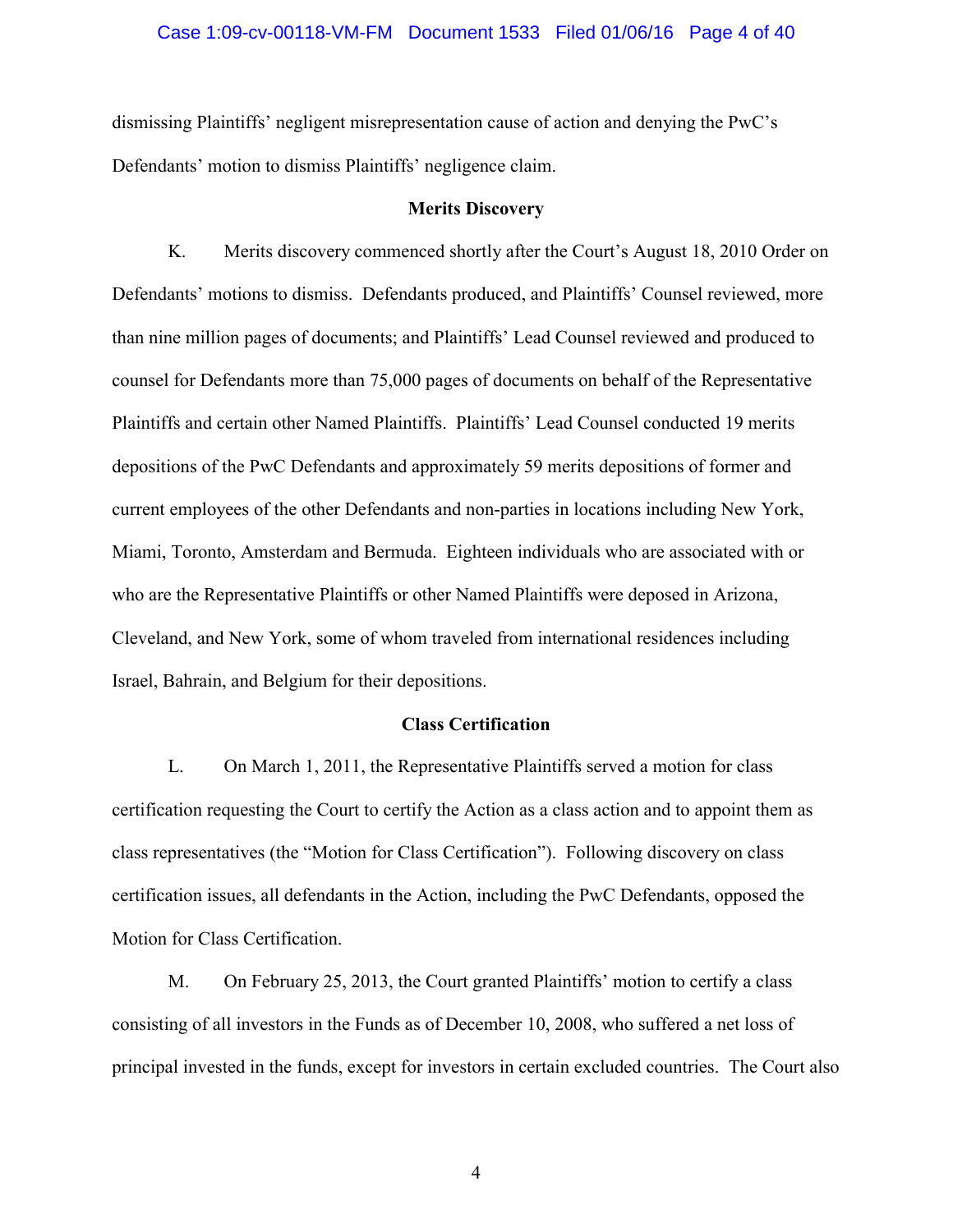### Case 1:09-cv-00118-VM-FM Document 1533 Filed 01/06/16 Page 5 of 40

appointed Plaintiffs' Lead Counsel to serve in that capacity. On March 11, 2013, the FG Defendants having settled in principle the claims asserted against them in the Action, the remaining Citco, PwC and GlobeOp Defendants filed motions pursuant to Fed. R. Civ. P. 23(f) with the Second Circuit Court of Appeals seeking interlocutory review of the February 25, 2013 Order. GlobeOp subsequently withdrew its motion after entering into a settlement of the claims asserted against it in the Action. The Second Circuit granted Citco's and the PwC Defendants' motions pursuant to Rule 23(f).

N. On June 19, 2014, the Second Circuit vacated the District Court's class certification order and remanded for additional factual findings by the District Court. Plaintiffs thereafter renewed their class certification motion against the Citco and PwC Defendants. In an order and opinion dated March 3, 2015, the District Court again certified the same class.

O. The Citco and PwC Defendants thereafter filed motions pursuant to Fed. R. Civ. P. 23(f) with the Second Circuit seeking interlocutory review of the March 3, 2015 class certification order. The Rule 23(f) motions were still pending when, on November 25, 2015, the Settling Parties agreed in principle to the settlement of the claims asserted by Plaintiffs against the PwC Defendants in the Action. The PwC Defendants' motion is now being held in abeyance pending approval of this Settlement. The Citco Defendants' motion was similarly held in abeyance pending approval of an earlier settlement with the Citco Defendants referenced below.

#### **Expert Discovery**

P. In connection with expert discovery, Plaintiffs submitted expert reports from two expert witnesses on issues relating to the PwC Defendants' liability and an expert report on damages. The PwC Defendants submitted reports from four experts on liability issues and one expert on damages. Plaintiffs, in response, submitted rebuttal reports from two new liability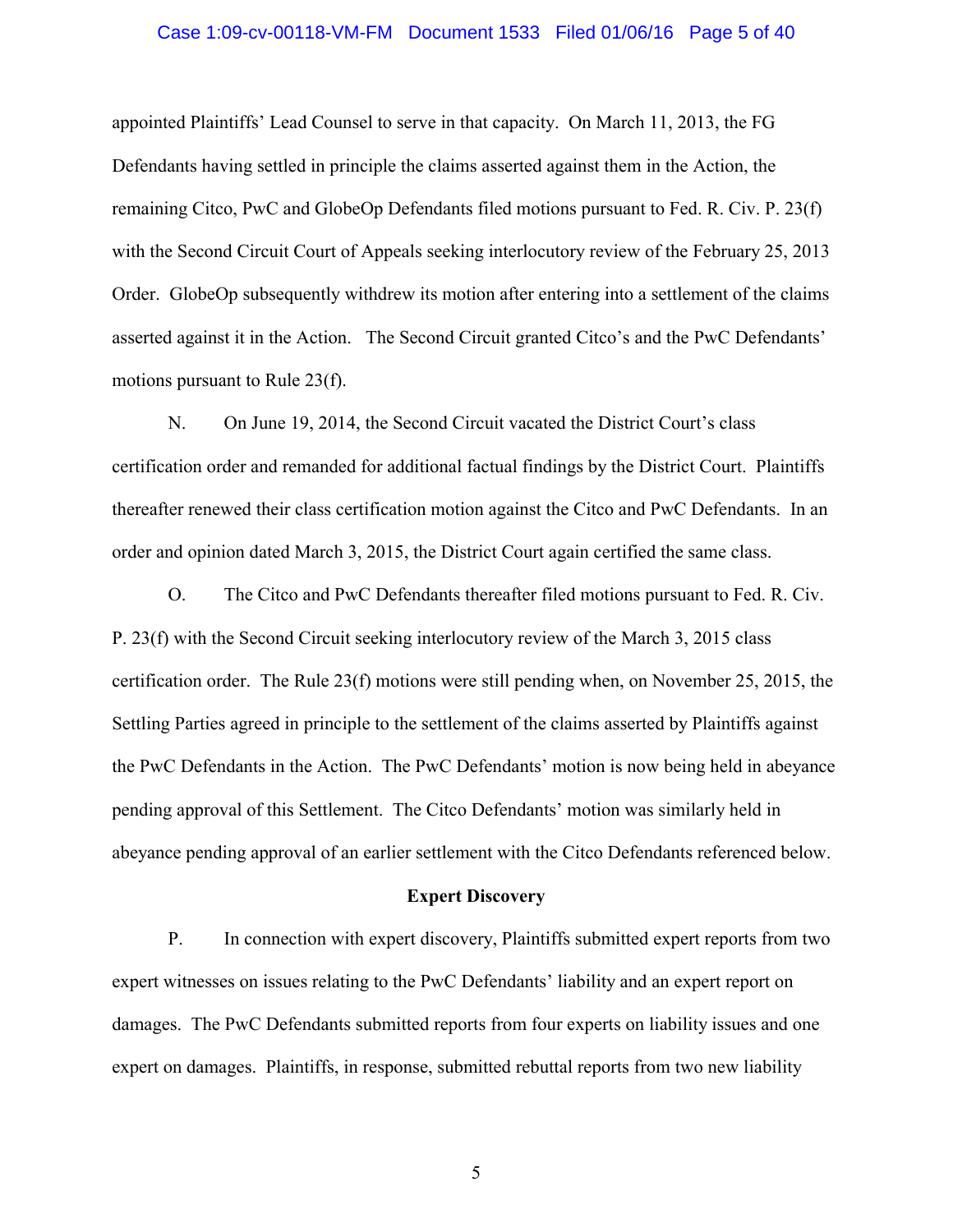## Case 1:09-cv-00118-VM-FM Document 1533 Filed 01/06/16 Page 6 of 40

experts and rebuttal reports from their previously designated liability and damages expert witnesses. All five of Plaintiffs' expert liability and damages experts and all five of PwC's liability and damages experts were deposed as part of expert discovery. Plaintiffs and the Citco Defendants and PwC Defendants also exchanged expert reports on liability and damages issues and conducted depositions of each other's experts.

## **Summary Judgment and Trial**

Q. By letter endorsement dated April 22, 2015 [Dkt No. 1368], the Court scheduled trial of the Action against the PwC Defendants to commence on January 4, 2016, and set a schedule for the briefing of summary judgment and *Daubert* motions and motions *in limine*, as well as for other pre-trial filings, including witness and exhibit lists, deposition designations and jury instructions and verdict form.Pursuant to that Order, the PwC Defendants moved for summary judgment dismissing the remaining negligence claim in the Action on October 1, 2015. By Order dated October 23, 2015, the Court denied the PwC Defendants' motion for summary judgment on five issues and requested additional briefing on the following three issues:

(1) whether the Anwar Plaintiffs were a known party under the Known Party Requirement of the Credit Alliance test; (2) whether there was a sufficient linking conduct between PwC Defendants and Anwar Plaintiffs under the Linking Conduct Requirement of the Credit Alliance test; and (3) whether Anwar Plaintiffs' damages are limited to losses based on subsequent purchases.

Pursuant to that Order, Plaintiffs filed their opposition to the motion for summary judgment on those three issues, and the PwC Defendants filed a reply in further support of their motion. In addition, the PwC Defendants made *Daubert* motions to exclude the testimony of each of Plaintiffs' experts, Plaintiffs responded to those motions, and the PwC Defendants filed replies in further support of those motions. Plaintiffs and the PwC Defendants also filed motions *in limine* to exclude or limit certain evidence at trial, and filed opposition papers to each other's respective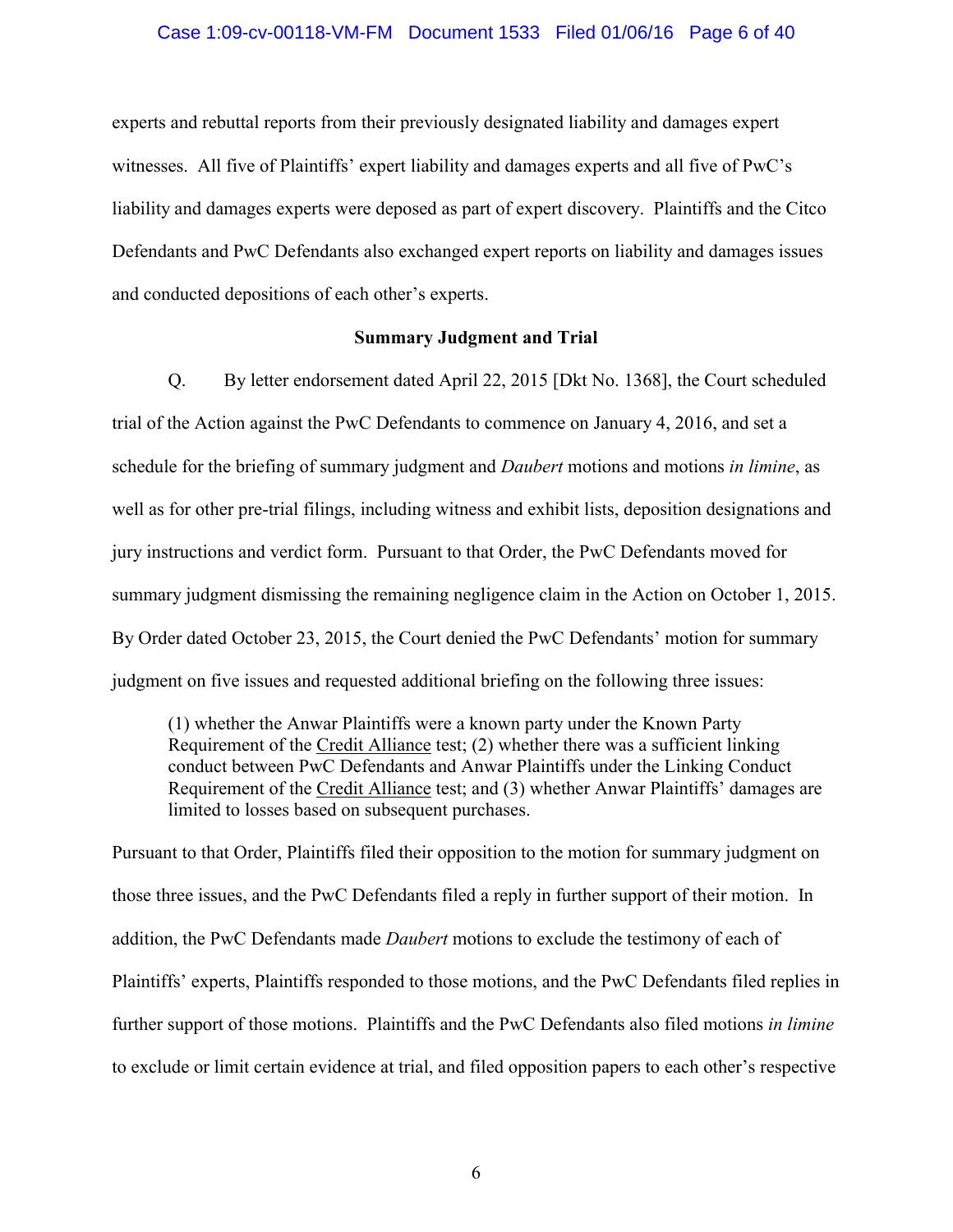# Case 1:09-cv-00118-VM-FM Document 1533 Filed 01/06/16 Page 7 of 40

motions. All of the foregoing motions were still pending when the Settling Parties agreed in principle to the Settlement. At that time, the Settling Parties had served or filed almost all of the pre-trial materials as well.

## **Prior Settlements**

R. On March 25, 2013, the Court entered an Order approving the settlement of Plaintiffs' claims against the FG Defendants. That order was affirmed on appeal. On November 22, 2013, the Court entered an Order approving the settlement of Plaintiffs' claims against GlobeOp; there was no appeal. On November 20, 2015, the Court entered an Order approving the settlement of Plaintiffs' claims against the Citco Defendants. There were no objections to that settlement, and there was no appeal.

## **The Proposed Settlement of the Action Against the PwC Defendants**

S. Beginning in April 2012, and subsequently at the suggestion of the Court, and with the assistance of Eric Green and retired U.S. District Judge Layn Phillips, two highlyexperienced mediators, and Magistrate Judge Frank Maas, Plaintiffs and the PwC Defendants engaged in extensive, arm's-length negotiations, including four separate full day meetings and two half-day meetings conducted over a three-year period. Judge Phillips ultimately made a mediator's proposal that was accepted by the parties.

T. On November 25, 2015, the Settling Parties agreed to a term sheet fully and finally settling the Action as against the PwC Defendants in return for specified consideration and to fully release all Released Claims asserted against the PwC Defendants and the Released Parties, which agreement is memorialized in this Stipulation.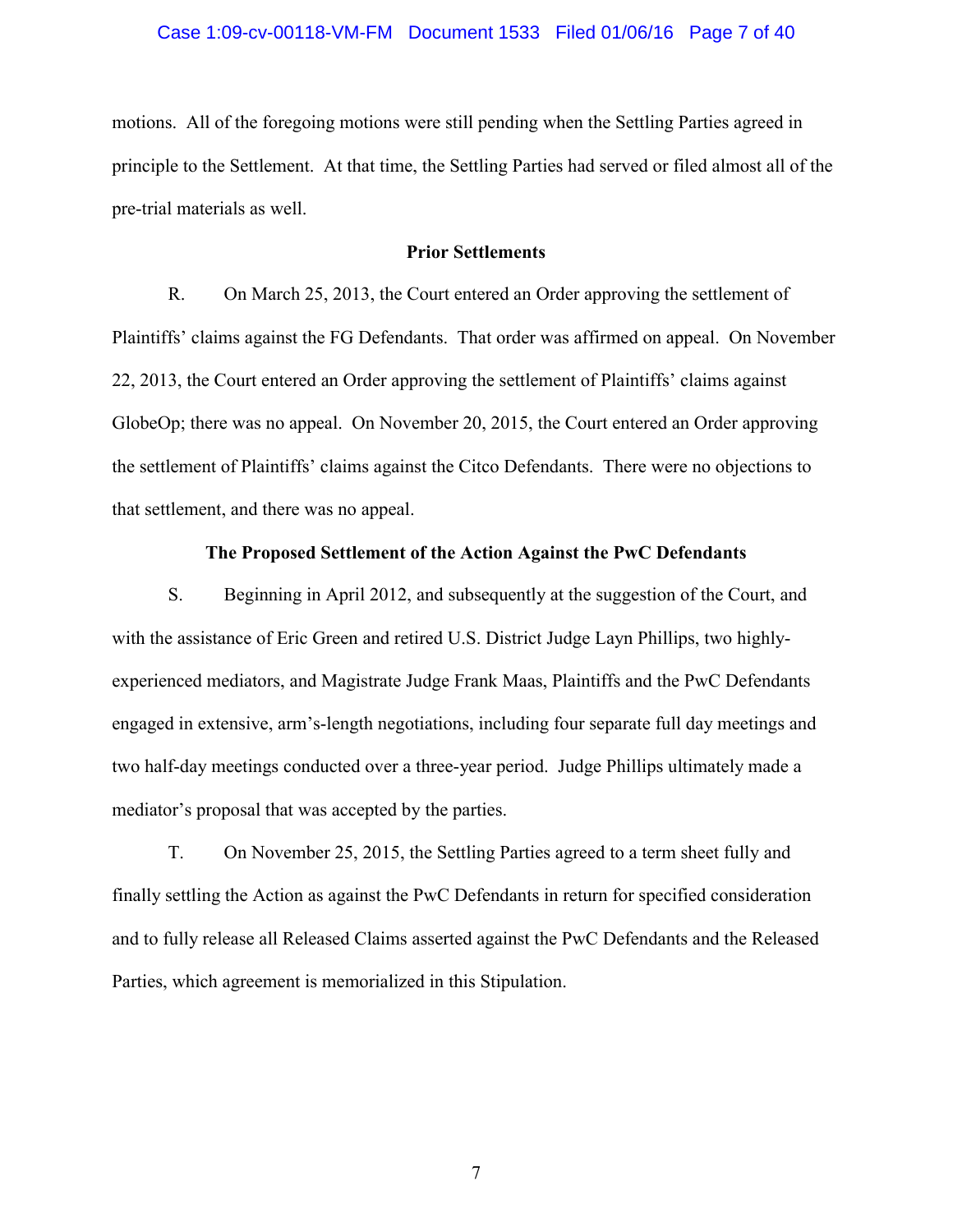### Case 1:09-cv-00118-VM-FM Document 1533 Filed 01/06/16 Page 8 of 40

U. In return for the consideration described herein, this Stipulation is intended to fully and finally release, resolve, remise and discharge the Released Claims against the Released Parties with prejudice.

V. The Settling Parties' entry into this Stipulation is not, and shall not be construed as or deemed to be evidence of, an admission as to the merit or lack of merit of any claims or defenses asserted in the Action.

W. Through the extensive discovery described above, Plaintiffs' Lead Counsel have conducted a comprehensive investigation relating to the claims and the underlying events alleged in the Action, and have also investigated the financial status of the PwC Defendants. Plaintiffs' Lead Counsel have analyzed the evidence and information adduced through discovery and investigation, and have researched the applicable law with respect to the Representative Plaintiffs and the Settlement Class. In negotiating and evaluating the terms of this Stipulation, Plaintiffs' Lead Counsel considered the significant legal and factual defenses to the Representative Plaintiffs' Claims; continuing developments on several key legal issues that may adversely affect plaintiffs' claims; the lengthy amount of time that would be entailed in addressing contested class certification issues, as well as further motion practice, trial, and likely appeals; and the PwC Defendants' ability to satisfy a judgment in the Action if the Representative Plaintiffs were to prevail at trial and on appeal, as well as the potential difficulty in executing on any such judgment. Plaintiffs' Lead Counsel received sufficient information to evaluate the merits of the proposed Settlement. Based upon their evaluation, Plaintiffs' Lead Counsel and the Representative Plaintiffs unanimously have determined that the Settlement set forth in this Stipulation is fair, reasonable and adequate and in the best interests of all Settlement Class Members, and that it confers substantial benefits upon the Settlement Class Members.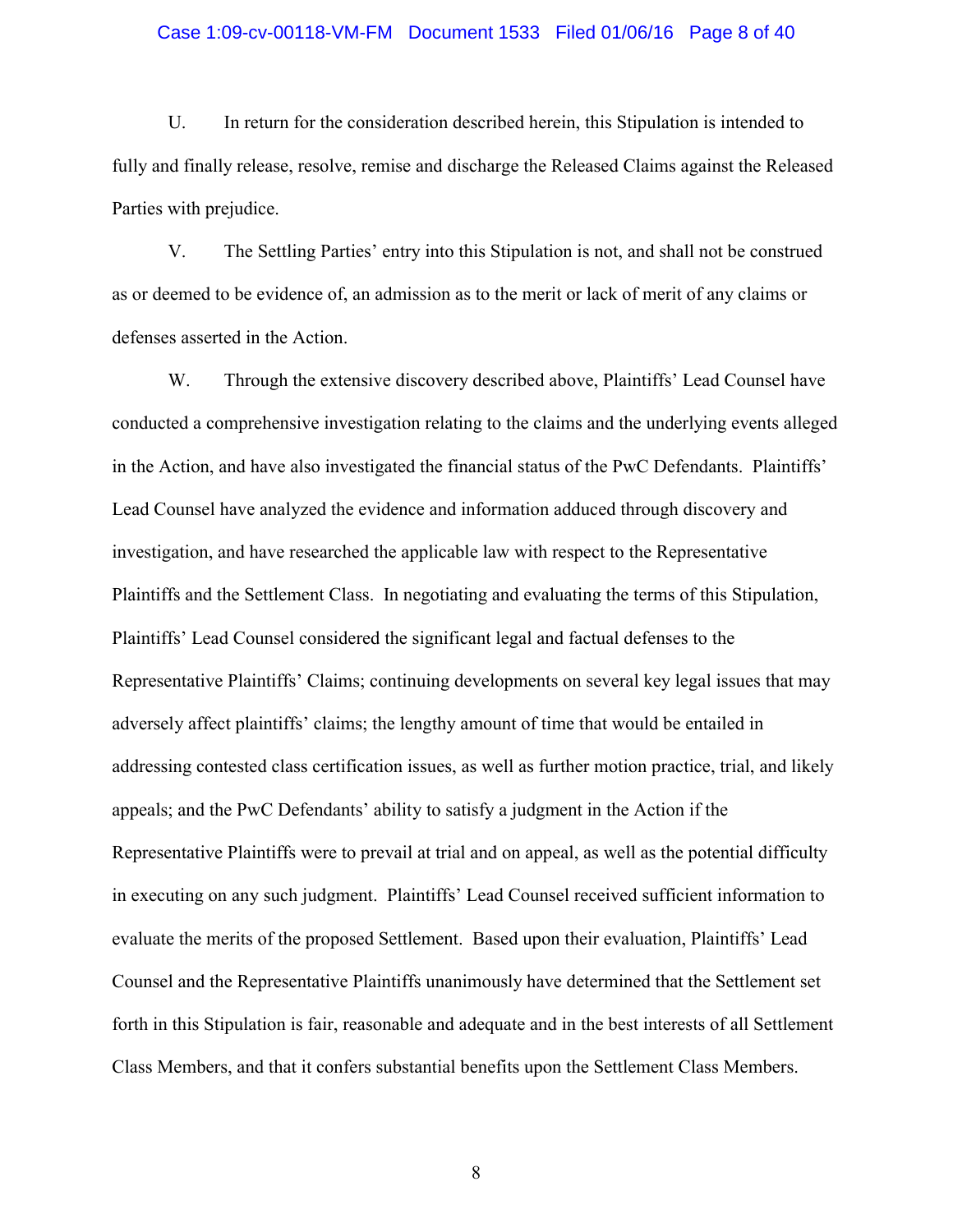### Case 1:09-cv-00118-VM-FM Document 1533 Filed 01/06/16 Page 9 of 40

X. The Released Parties deny any and all allegations of wrongdoing, fault, liability or damage whatsoever; deny that they engaged in, committed or aided or abetted the commission of any breach of duty, breach of contract, wrongdoing or violation of law; deny that they acted improperly in any way; deny that they owed any duty or caused any damage whatsoever to the Representative Plaintiffs or any of the other Settlement Class Members; believe that they acted properly at all times; maintain that they complied with any fiduciary, contractual, or other duties to the extent such duties existed; and maintain that they have complied with all applicable laws at all times.

Y. The PwC Defendants enter into this Stipulation solely to eliminate the uncertainties, burden and expense of further litigation. Nothing in this Stipulation shall be construed as any admission by any of the Released Parties of any wrongdoing, fault, liability, or damages whatsoever.

**NOW, THEREFORE, IT IS HEREBY STIPULATED AND AGREED**, by and among the Representative Plaintiffs, for themselves and on behalf of the Settlement Class, and the PwC Defendants, by and through their respective undersigned counsel that, subject to the approval of the Court pursuant to Rule 23(e) of the Federal Rules of Civil Procedure, in consideration of the benefits flowing to the Settling Parties from the Settlement set forth herein, the Action and the Released Claims as against the PwC Defendants shall be finally and fully compromised, settled and released, the Action shall be dismissed with prejudice and the Released Claims shall be finally and fully released as against the PwC Defendants and the Released Claims shall be finally and fully released as against the Released Parties, upon and subject to the terms and conditions of this Stipulation, as follows.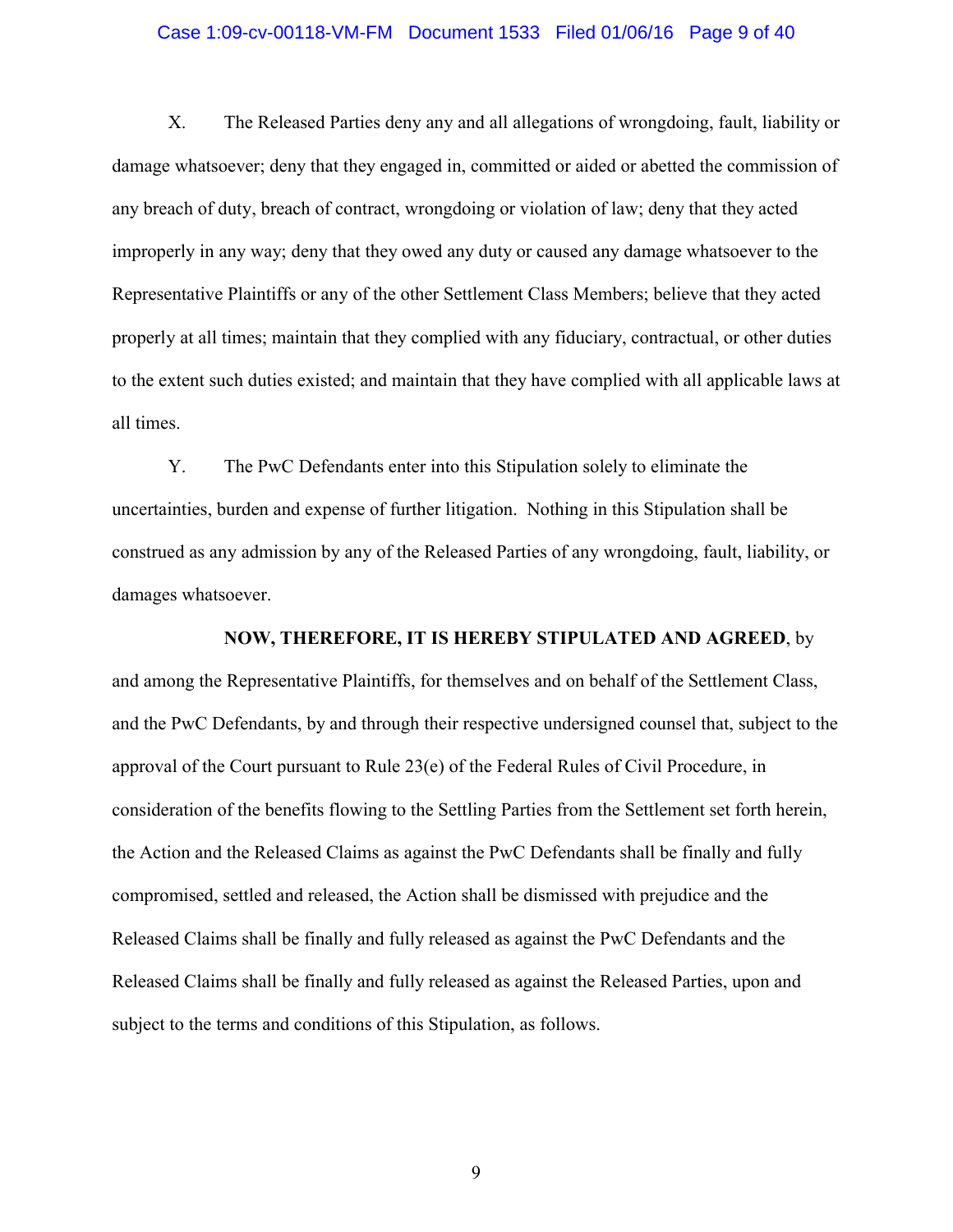## **A. Definitions**

1. In addition to the terms defined above, the following capitalized terms, used in this Stipulation, shall have the meanings specified below:

a. "Administrative Costs" means all costs and expenses associated with providing notice of the Settlement to the Settlement Class or otherwise administering or carrying out the terms of the Settlement, excluding legal fees.

b. "Authorized Claimant" means any Settlement Class Member who is a Claimant and whose claim for recovery has been allowed pursuant to the terms of this Stipulation, the exhibits hereto, and any order of the Court.

c. "BLMIS" means Bernard L. Madoff Investment Securities LLC.

d. "Beneficial Owner" means any one of, and "Beneficial Owners" means all of, those Persons who were beneficial owners of shares or limited partnership interests in any of the Funds as of December 10, 2008 (whether as holders of record or traceable to a shareholder or limited partner account of record). For the avoidance of doubt, only Beneficial Owners may file a Proof of Claim or request for exclusion with respect to each share or limited partnership interest in any of the Funds. Where a fund, trust, or similar investment vehicle is an investor in one or more of the Funds, the fund, trust, or similar investment vehicle is the Beneficial Owner for purposes of this Stipulation, not the underlying investors in the fund or similar investment vehicle. Where the record owner of shares or limited partnership interests is a nominee, custodian, or other Person acting in a materially similar fashion on behalf of one or more Beneficial Owners, that nominee, custodian or other Person is not a Beneficial Owner and may not execute a Proof of Claim or request for exclusion on behalf of any such Beneficial Owners.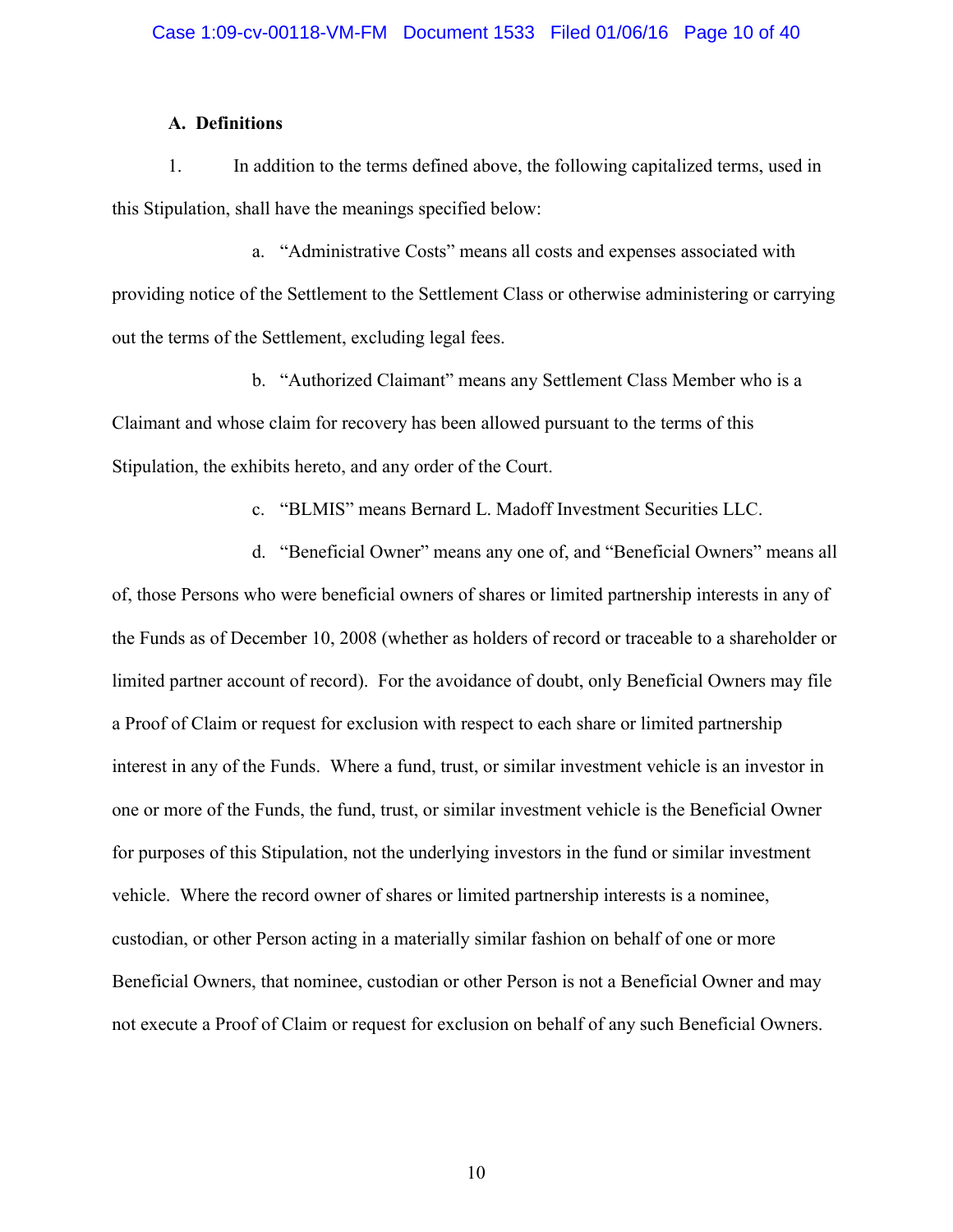### Case 1:09-cv-00118-VM-FM Document 1533 Filed 01/06/16 Page 11 of 40

e. "Citco Defendants" means Citco Fund Services (Europe) B.V., Citco (Canada) Inc., Citco Bank Nederland N.V. Dublin Branch, Citco Global Custody N.V., Citco Fund Services (Bermuda Limited), The Citco Group Limited, Brian Francoeur, and Ian Pilgrim.

f. "Claimant" means any Settlement Class Member who files a Proof of Claim in such form and manner, and within such time, as the Court shall prescribe.

g. "Claims" means any and all manner of claims, demands, rights, actions, potential actions, causes of action, liabilities, duties, damages, losses, diminutions in value, obligations, agreements, suits, fees, attorneys' fees, expert or consulting fees, debts, expenses, costs, sanctions, judgments, decrees, matters, issues and controversies of any kind or nature whatsoever, whether known or unknown, contingent or absolute, liquidated or not liquidated, accrued or unaccrued, suspected or unsuspected, disclosed or undisclosed, apparent or not apparent, foreseen or unforeseen, matured or not matured, which now exist, or heretofore or previously existed, or may hereafter exist (including, but not limited to, any claims arising under federal, state or foreign law, common law, bankruptcy law, statute, rule, or regulation relating to alleged fraud, breach of any duty, breach of any contract, negligence, fraudulent conveyance, avoidance, violations of the federal securities laws, or otherwise), whether individual, class, direct, derivative, representative, on behalf of others, legal, equitable, regulatory, governmental or of any other type or in any other capacity.

h. "Claims Administrator" means Rust Consulting, which shall administer the Settlement.

i. "Defendants" means PricewaterhouseCoopers LLP (an Ontario Limited Liability Partnership) (a/k/a "PwC Canada"), PricewaterhouseCoopers Accountants N.V. (a *naamloze vennootschap* incorporated under the laws of the Netherlands with its registered office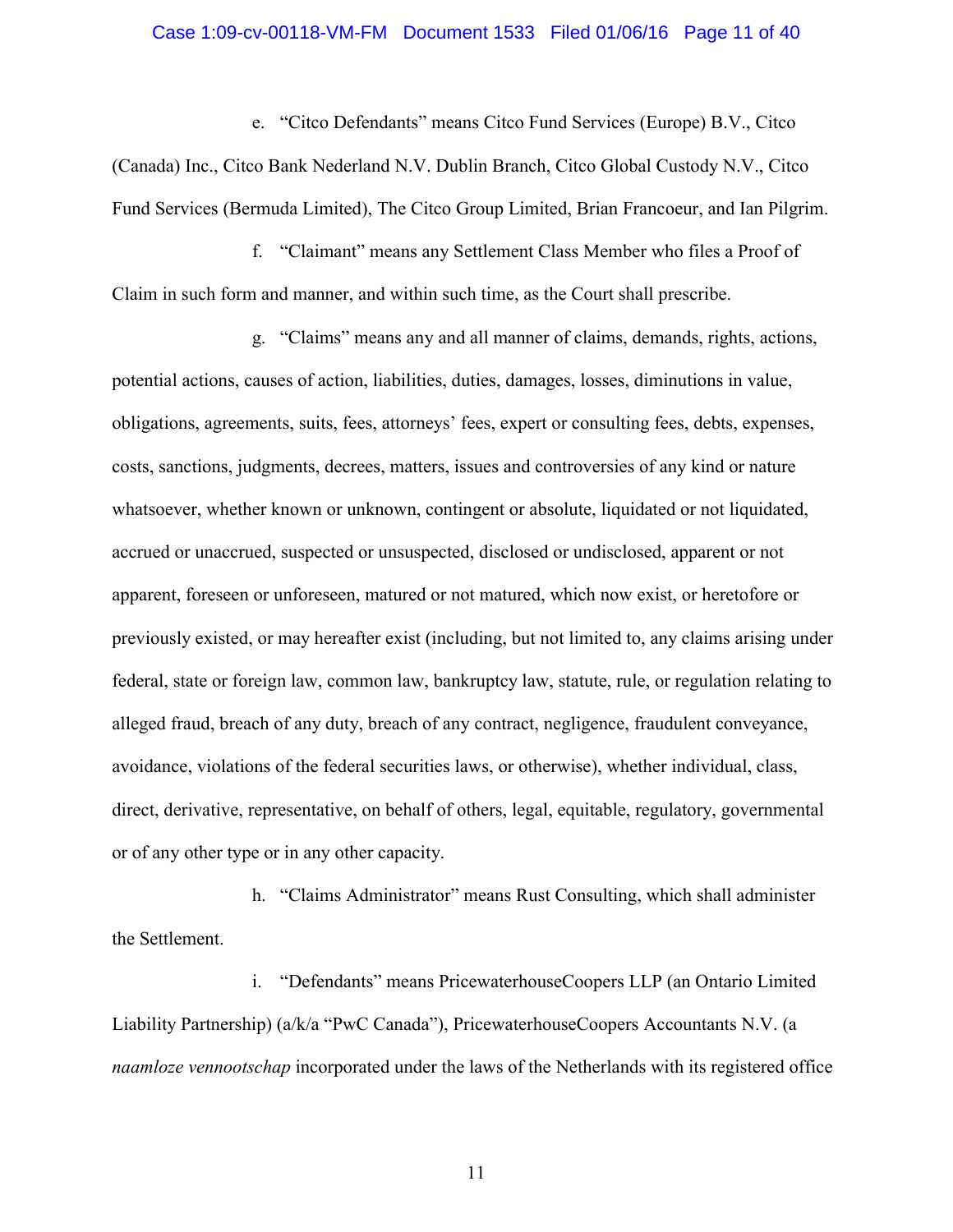### Case 1:09-cv-00118-VM-FM Document 1533 Filed 01/06/16 Page 12 of 40

in Amsterdam, The Netherlands) ("PwC Netherlands"), PricewaterhouseCoopers International Limited, Citco Fund Services (Europe) B.V., Citco (Canada) Inc., Citco Bank Nederland N.V. Dublin Branch, Citco Global Custody N.V., Citco Fund Services (Bermuda) Ltd., The Citco Group Limited, Brian Francoeur, Ian Pilgrim, the FG Defendants, and GlobeOp Financial Services LLC ("GlobeOp").

j. "Escrow Agent" means Citibank, N.A., which shall be subject to the joint control of Boies Schiller & Flexner LLP, Hughes Hubbard & Reed LLP and Kirkland & Ellis LLP, except after the occurrence of the Effective Date as provided in ¶ 33.

k. "Effective Date" means the first date by which all of the events and conditions specified in ¶ 32 of this Stipulation have been met and have occurred.

l. "FG Defendants" means Fairfield Greenwich Limited, Fairfield Greenwich Bermuda Limited, Fairfield Greenwich Group, Fairfield Greenwich Advisors LLC, Fairfield Risk Services Ltd., Fairfield Heathcliff Capital LLC, and Fairfield Greenwich (UK) Limited, Walter M. Noel, Jr., Jeffrey H. Tucker, Andrés Piedrahita, Lourdes Barreneche, Robert Blum, Cornelis Boele, Gregory Bowes, Vianney d'Hendecourt, Yanko Della Schiava, Harold Greisman, Jacqueline Harary, David Horn, Richard Landsberger, Daniel E. Lipton, Julia Luongo, Mark McKeefry, Charles Murphy, Corina Noel Piedrahita, Maria Teresa Pulido Mendoza, Santiago Reyes, Andrew Smith, Philip Toub, and Amit Vijayvergiya.

m. "Final" when referring to the Final Judgment means exhaustion of all possible appeals, meaning (i) if no objections are filed pursuant to ¶ 12 of this Stipulation, the day after entry of the Final Judgment, or (ii) if any objections are filed pursuant to  $\P$  12 of this Stipulation, (a) if no appeal or request for review of the Final Judgment is filed, the day after the date of expiration of any time for appeal or review of the Final Judgment under the Federal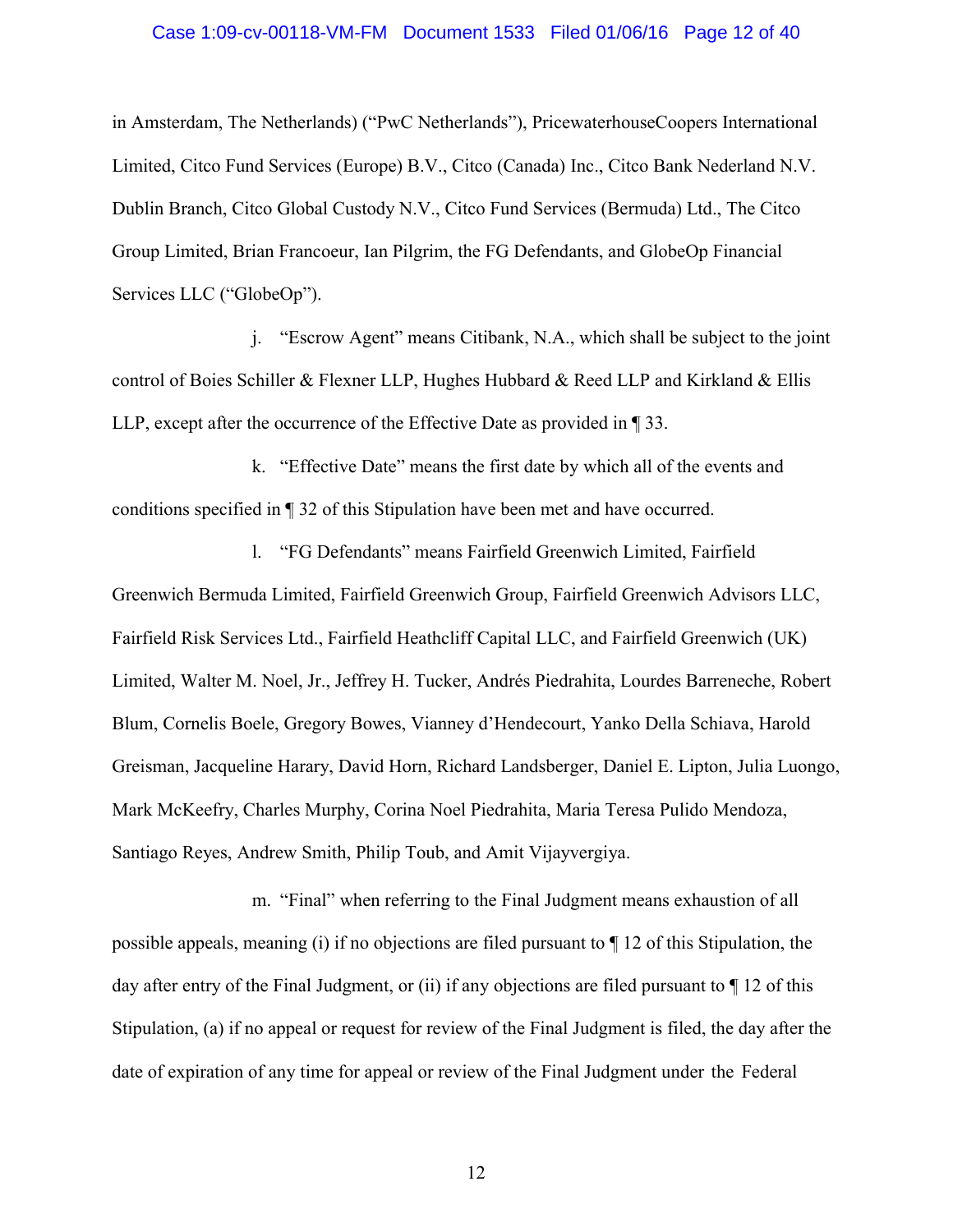### Case 1:09-cv-00118-VM-FM Document 1533 Filed 01/06/16 Page 13 of 40

Rules of Civil Procedure, *i.e.*, thirty (30) days after the Judgment or order is entered on the Court's docket or (b) if an appeal or request for review of the Final Judgment is filed, the day after the date the appeal or request for review is dismissed, or the Final Judgment is upheld on appeal or review in all material respects, and is not subject to further review on appeal or by certiorari or otherwise; provided, however*,* that any dispute or appeals relating solely to the amount, payment or allocation of attorneys' fees and expenses, the Plan of Allocation, or the provisions of ¶¶ 18-19 of this Stipulation shall have no effect on finality for purposes of determining the date on which the Final Judgment becomes Final.

n. "Final Judgment" means the final order and judgment to be entered by the Court approving the Settlement, materially in the form attached hereto as Exhibit B, or an alternative judgment finally approving the Settlement which is materially different from Exhibit B and which does not result in any Settling Party terminating the Settlement and Stipulation pursuant to ¶ 31 of this Stipulation.

o. "Fund" means any one of, and "Funds" means all of, Fairfield Sentry Limited, Fairfield Sigma Limited, Fairfield Lambda Limited, Greenwich Sentry, L.P. and Greenwich Sentry Partners, L.P.

p. "Named Plaintiffs" and "Plaintiffs" means the Persons identified as plaintiffs in paragraphs 1 through 116 of the SCAC, together with all other Persons who, by order of the Court, were subsequently joined as plaintiffs in the Action and deemed plaintiffs with respect to the SCAC to the same extent as if they had been named as plaintiffs in the SCAC, except any plaintiffs whose claims have been dismissed with prejudice.

q. "Net Loss" means the total cash investment made by a Beneficial Owner in a Fund, directly or indirectly through one or more intermediaries, less the total amount of any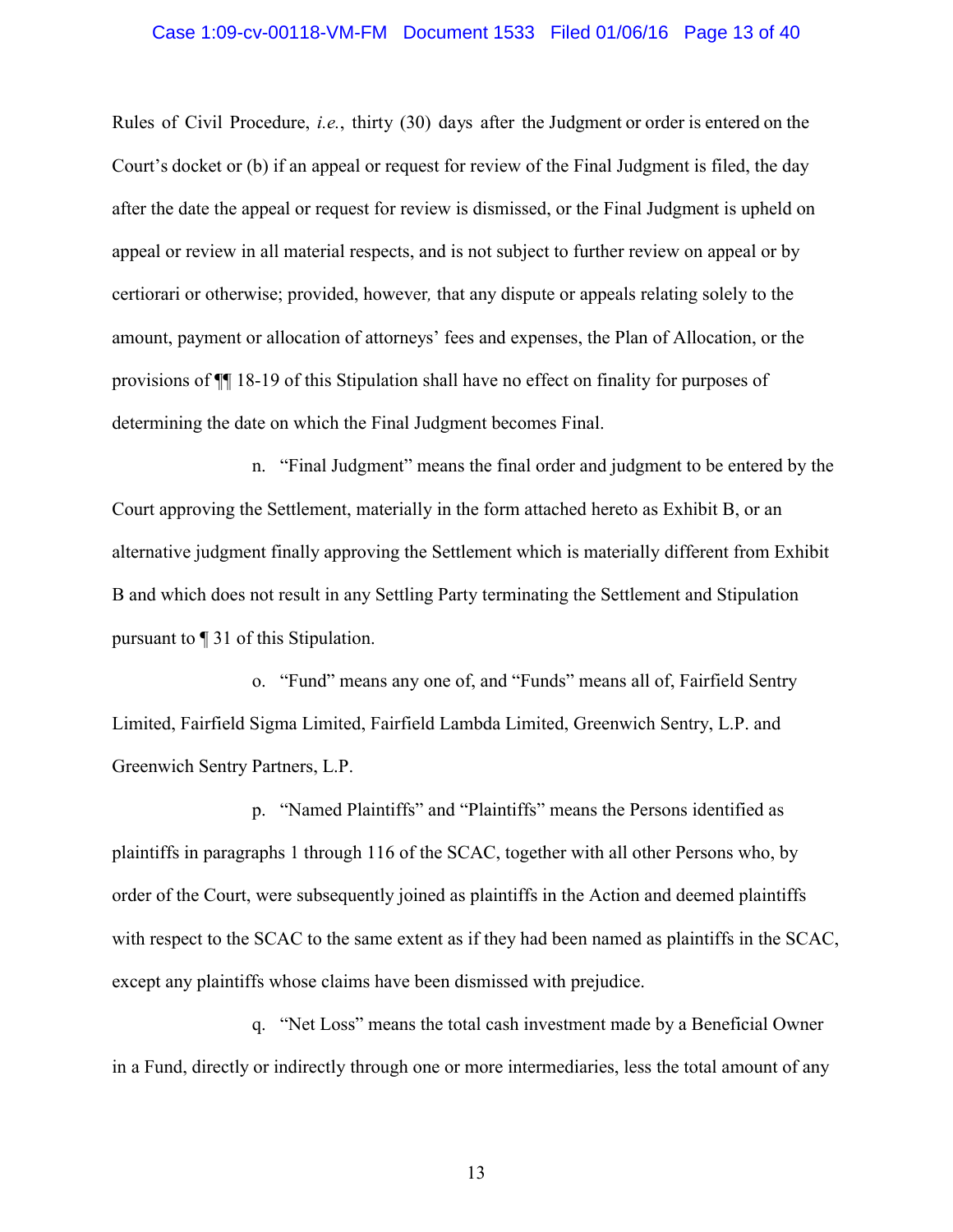### Case 1:09-cv-00118-VM-FM Document 1533 Filed 01/06/16 Page 14 of 40

redemptions or withdrawals or recoveries by that Beneficial Owner from or with respect to such investment in that Fund.

r. "Notice" means the "Notice of Proposed Partial Settlement of Class Action and Settlement Fairness Hearing, and Motion for Attorneys' Fees and Reimbursement of Expenses," which is to be sent to Settlement Class Members substantially in the form attached hereto as Exhibit A-1.

s. "Opt-Out" means any one of, and "Opt-Outs" means all of, any Persons who otherwise would be Settlement Class Members and have timely and validly requested exclusion from this Settlement Class in accordance with the provisions of the Preliminary Approval Order and the Notice given pursuant thereto.

t. "Person" means any individual, corporation, fund, limited liability corporation, professional corporation, limited liability partnership, partnership, limited partnership association, joint stock company, estate, legal representative, trust, unincorporated association, government or any political subdivision or agency thereof, and any business or legal entity and their spouses, heirs, predecessors, successors, representatives, or assigns.

u. "Plaintiffs' Counsel" means Plaintiffs' Lead Counsel and such other plaintiffs' counsel who have filed actions consolidated into the SCAC.

v. "Plaintiffs' Lead Counsel" means Boies, Schiller & Flexner LLP, Wolf Popper LLP, and Lovell Stewart Halebian Jacobson LLP.

w. "Plan of Allocation" means a plan or formula for allocating the Settlement Fund to Authorized Claimants after payment of Administrative Expenses, Taxes and Tax Expenses, and such attorneys' fees, costs and expenses as may be awarded by the Court. Any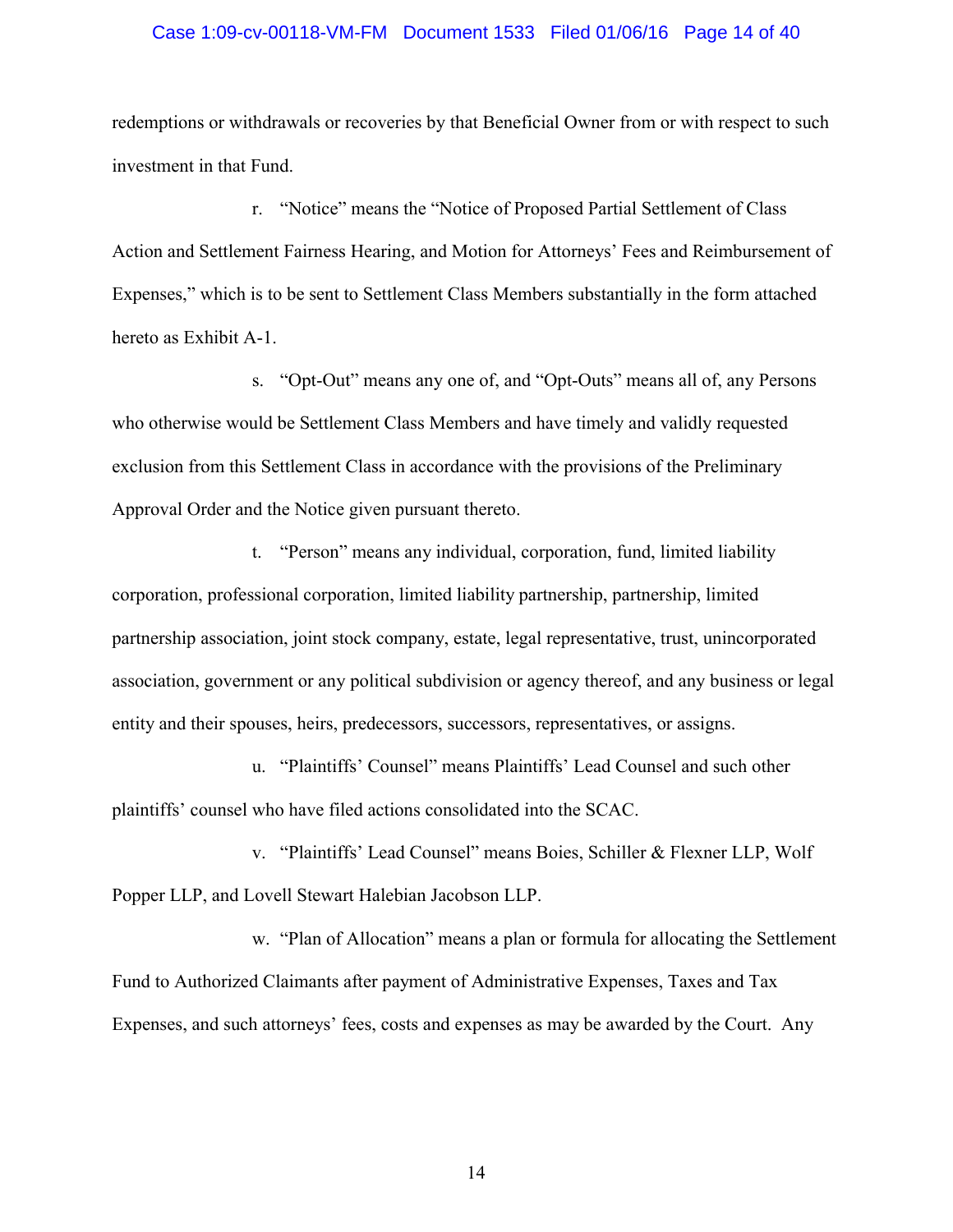### Case 1:09-cv-00118-VM-FM Document 1533 Filed 01/06/16 Page 15 of 40

Plan of Allocation is not a condition to the effectiveness of this Stipulation, and the Released Parties shall have no responsibility or liability with respect thereto.

x. "Preliminary Approval Order" means the proposed order preliminarily approving the Settlement and directing notice thereof to the Settlement Class substantially in the form attached hereto as Exhibit A.

y. "Proof of Claim" means the Proof of Claim to be submitted by Claimants, substantially in the form attached as Exhibit A-3.

z. The "PwC Defendants" means PricewaterhouseCoopers LLP (an Ontario Limited Liability Partnership) (a/k/a "PwC Canada"), PricewaterhouseCoopers Accountants N.V. (a *naamloze vennootschap* incorporated under the laws of the Netherlands with its registered office in Amsterdam, The Netherlands) ("PwC Netherlands"), and PricewaterhouseCoopers International Limited.

aa. "Released Claims" means any and all Claims, including Unknown Claims, that have been, could have been, or in the future can or might be asserted in any federal, state or foreign court, tribunal, forum or proceeding by on or behalf of any of the Releasing Parties against any one or more of the Released Parties, whether any such Released Parties were named, served with process, or appeared in the Action, which have arisen, could have arisen, arise now, or hereafter arise out of or relate in any manner to the allegations, facts, events, matters, acts, occurrences, statements, representations, misrepresentations, omissions, or any other matter, thing or cause whatsoever, or any series thereof, embraced, involved, at issue, or set forth in, or referred to or otherwise related in any way, directly or indirectly, to: (i) the Action, and the allegations, claims, defenses, and counterclaims asserted in the Action, (ii) audits or reviews of the financial statements of any of the Funds, (iii) marketing and/or selling of the Funds by one or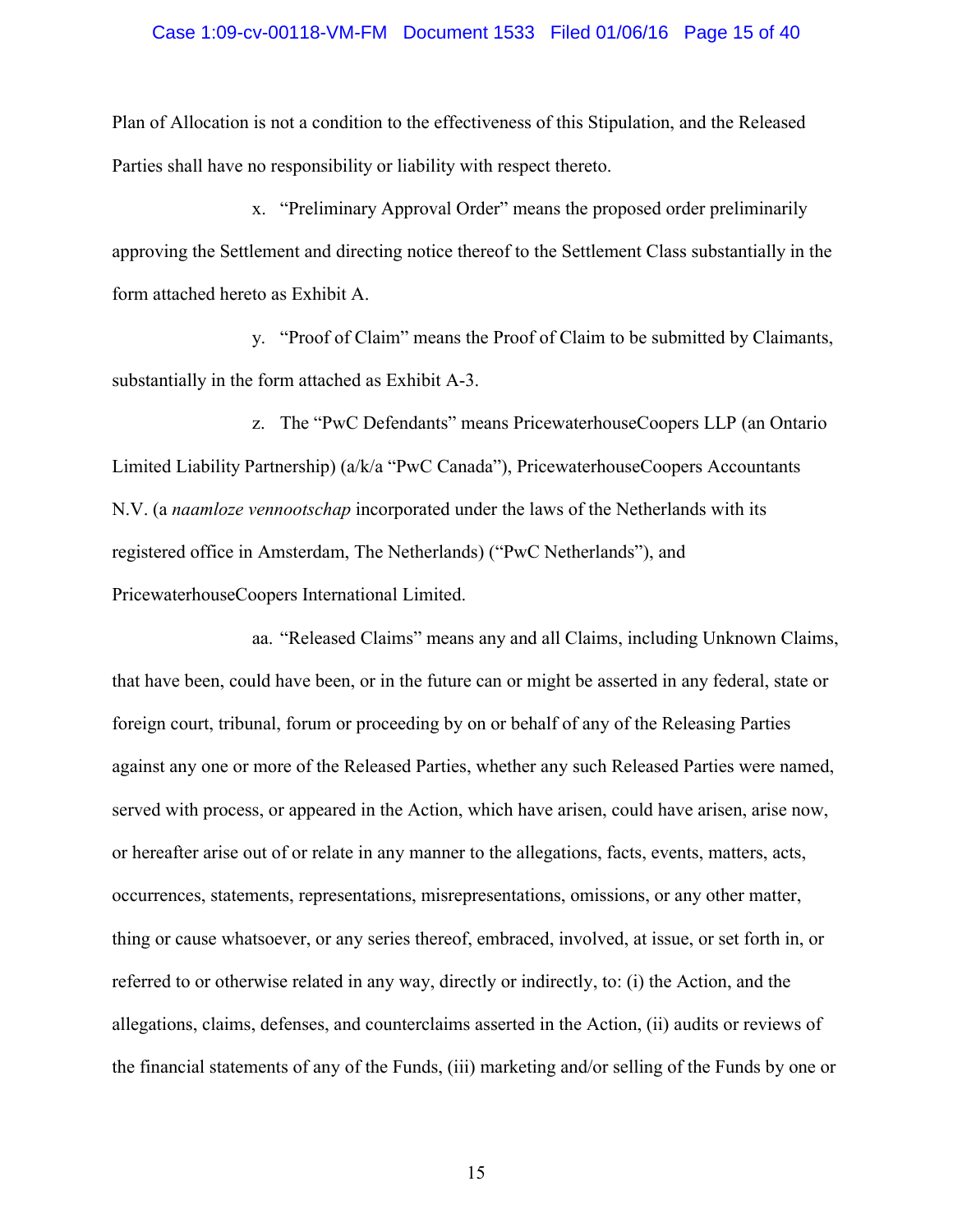#### Case 1:09-cv-00118-VM-FM Document 1533 Filed 01/06/16 Page 16 of 40

more of the PwC Defendants and/or the Released Parties, (iv) any disclosures or failures to disclose, by one or more of the PwC Defendants and/or the Released Parties, with respect to one or more of the Funds and/or the PwC Defendants and/or BLMIS, (v) any fiduciary, contractual, common law or other obligations of one or more of the PwC Defendants and/or the Released Parties (to the extent such duties existed) related to the Funds and/or the Settlement Class Members, (vi) any other services provided to any of the Funds and/or BLMIS by one or more of the PwC Defendants and/or the Released Parties, (vi) due diligence by one or more of the PwC Defendants and/or the Released Parties related to the Funds and/or BLMIS, (viii) purchases of, sales of (or decisions not to sell), or fees paid in relation to, direct or indirect investments in one or more of the Funds, (ix) any direct or indirect investment in BLMIS, or (x) any claims in connection with, based upon, arising out of, or relating to the Settlement (but excluding any claims to enforce the terms of the Settlement).

bb. "Released Parties" means (i) each of the PwC Defendants, their respective past, present and future, direct or indirect, parent entities, subsidiaries, member firms, and other affiliates, predecessors and successors of each and all such entities, and each and all of the foregoing entities' respective past, present, and future directors, officers, employees, partners (in the broadest concept of that term), principals, alleged partners, stockholders, members and owners, attorneys, advisors, consultants, trustees, insurers, co-insurers, reinsurers, representatives, and assigns; (ii) to the extent not included in (i) above, any and all persons, firms, trusts, corporations, and other entities in which any of the PwC Defendants has a financial interest or was a founder, settler or creator of the entity, and, in their capacity as such, any and all officers, directors, employees, trustees, beneficiaries, settlers, creators, attorneys, consultants, agents, or representatives of any such person, firm, trust, corporation or other entity; and (iii) in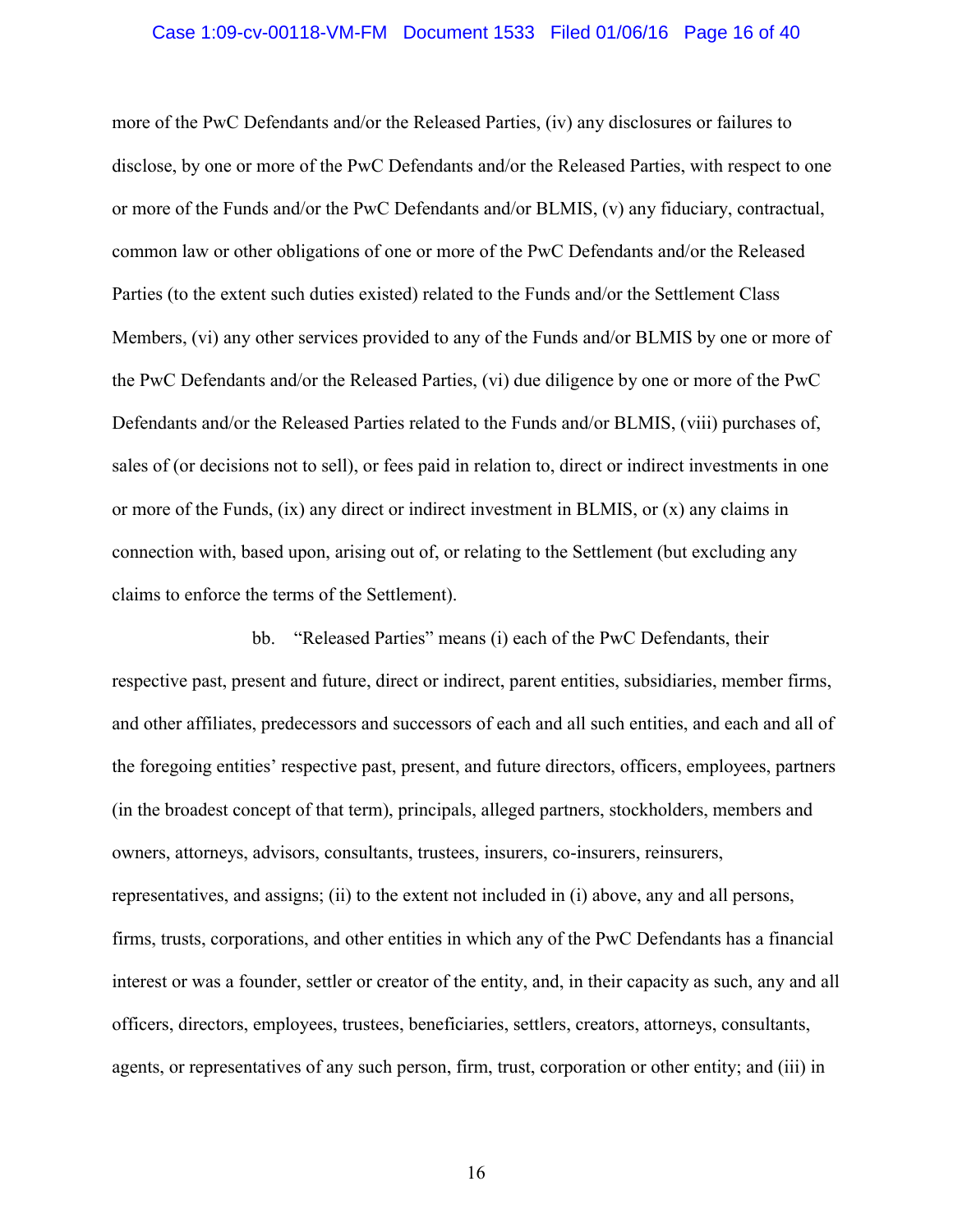### Case 1:09-cv-00118-VM-FM Document 1533 Filed 01/06/16 Page 17 of 40

their capacity as such, the legal representatives, heirs, executors, and administrators, of any of the foregoing.

cc. "Releasing Parties" means the Representative Plaintiffs, each and every member of the Settlement Class and each of their respective predecessors, successors, assigns, parents, subsidiaries and other affiliates, officers, directors, employees, partners, members, managers, owners, trustees, beneficiaries, advisors, consultants, insurers, reinsurers, stockholders, investors, nominees, custodians, attorneys, heirs, representatives, administrators, executors, devisees, legatees, and estates.

dd. "Representative Plaintiffs" means the representative plaintiffs in the Action, specifically, Pacific West Health Medical Center Employees Retirement Trust, Harel Insurance Company Ltd., Martin and Shirley Bach Family Trust, Natalia Hatgis, Securities & Investment Company Bahrain, Dawson Bypass Trust, and St. Stephen's School.

ee. "SCAC" means the Second Consolidated Amended Complaint filed by the Representative Plaintiffs in the Action on September 29, 2009, and the additional amended allegations to the Second Consolidated Amended Complaint filed by the Representative Plaintiffs in this Action on April 17, 2014.

ff. "Settlement" means the settlement contemplated by this Stipulation.

gg. "Settlement Amount" means the cash sum of \$55,000,000 (fifty-five million dollars).

hh. "Settlement Class" means all Persons who were Beneficial Owners of shares or limited partnership interests in the Funds as of December 10, 2008 (whether as holders of record or traceable to a shareholder or limited partner account of record) and who suffered a Net Loss of principal invested in the Funds, excluding (i) Opt-Outs from the PwC Settlement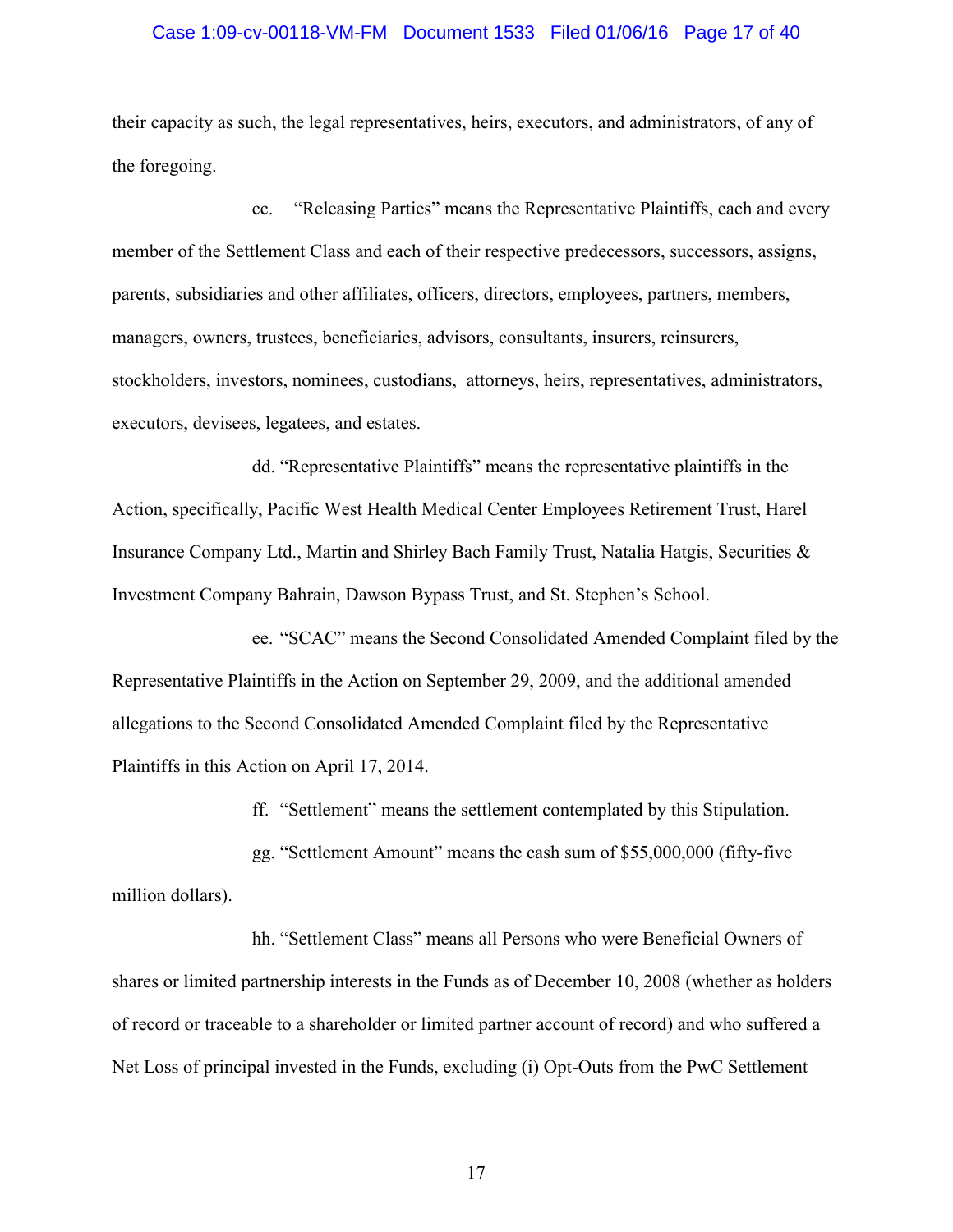### Case 1:09-cv-00118-VM-FM Document 1533 Filed 01/06/16 Page 18 of 40

Class as defined herein; (ii) any Persons who have been dismissed from this Action with prejudice or who are barred by prior judgment or settlement from asserting any of the claims against the PwC Defendants set forth in the SCAC; (iii) Fairfield Sigma Limited; (iv) Fairfield Lambda Limited; and (v) the Defendants and any entity in which the Defendants have a controlling interest, and the officers, directors, affiliates, legal representatives, attorneys, immediate family members (as defined in 17 C.F.R. 240.16a-1(e)), heirs, successors, subsidiaries and/or assigns of any such individual or entity in their capacity as such (except for any of the Citco Defendants in their role as nominee or record shareholder for any investor). For the avoidance of doubt, any Person who opted-out of the prior FG Settlement Class or Citco Settlement Class is a member of the PwC Settlement Class notwithstanding the prior opt-out, unless such Person affirmatively opts-out of the PwC Settlement Class; Fairfield Sigma Limited and Fairfield Lambda Limited are excluded from the Settlement Class because shareholders of those funds are included as Settlement Class Members to the extent they have suffered a Net Loss of principal in those funds.

ii. "Settlement Class Member" means any one of, and "Settlement Class Members" means all of, the members of the Settlement Class.

jj. "Settlement Hearing" means the hearing at or after which the Court will make a final decision pursuant to Rule 23 of the Federal Rules of Civil Procedure as to whether the Settlement contained in the Stipulation is fair, reasonable and adequate, and therefore, should receive final approval from the Court.

kk. "Settling Party" means any one of, and "Settling Parties" means all of, the parties to the Stipulation, namely the PwC Defendants and the Representative Plaintiffs on behalf of themselves and the Settlement Class.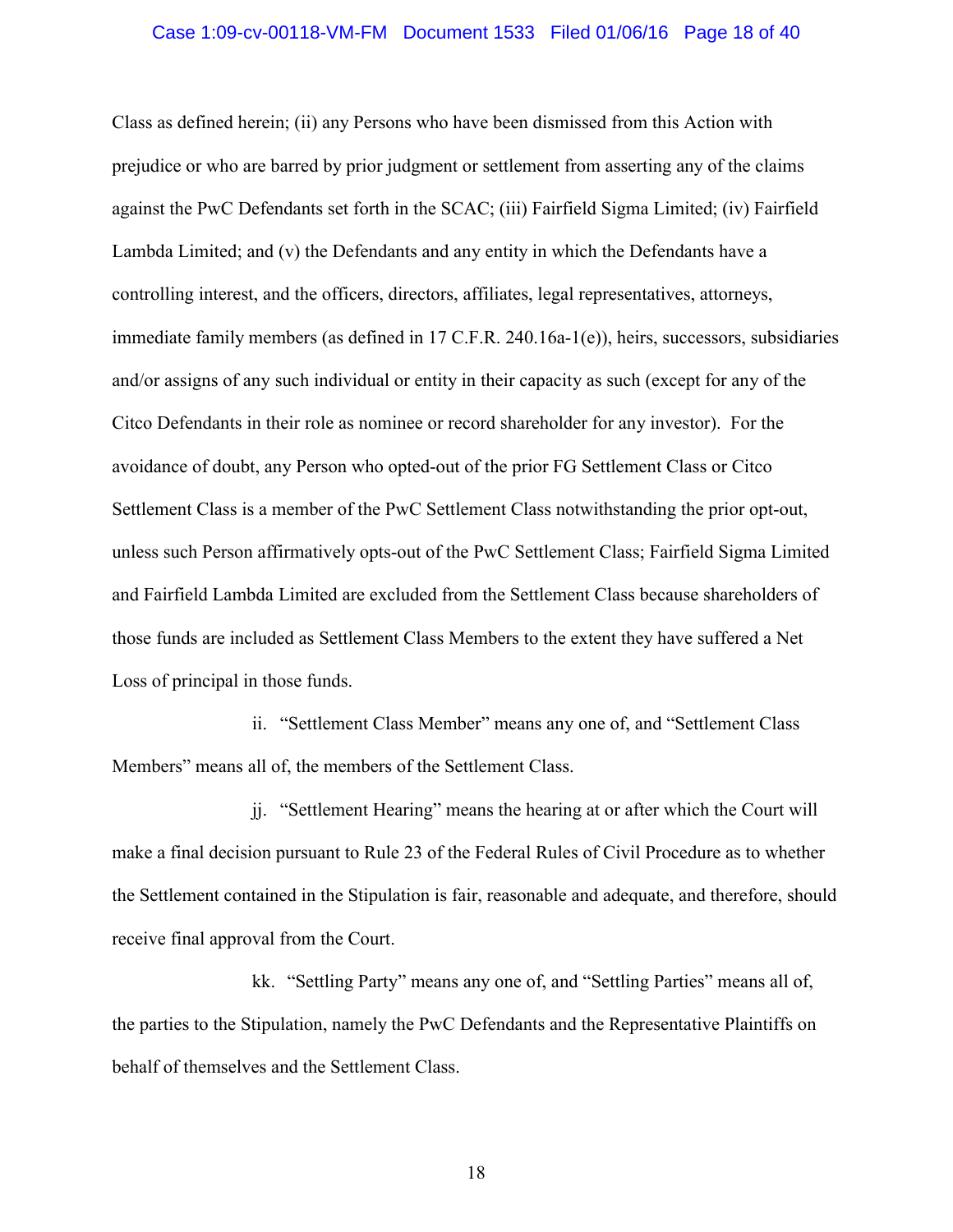#### Case 1:09-cv-00118-VM-FM Document 1533 Filed 01/06/16 Page 19 of 40

ll. "Unknown Claims" shall mean all claims, demands, rights, liabilities, and causes of action of every nature and description which any Settlement Class Member does not know or suspect to exist in his, her or its favor at the time of the release of the Released Parties which, if known by him, her or it, might have affected his, her or its settlement with and release of the Released Parties, or might have affected his, her or its decision not to opt-out or object to this Settlement. With respect to any and all Released Claims, the Settling Parties stipulate and agree that, upon the Effective Date, the Representative Plaintiffs shall expressly waive, and each of the Settlement Class Members shall be deemed to have waived, and by operation of the Final Judgment shall have waived, the provisions, rights and benefits of California Civil Code § 1542, which provides:

A general release does not extend to claims which the creditor does not know or suspect to exist in his or her favor at the time of executing the release, which if known by him or her must have materially affected his or her settlement with the debtor.

The Representative Plaintiffs shall expressly waive and each of the Settlement Class Members shall be deemed to have, and by operation of the Final Judgment shall have, expressly waived any and all provisions, rights and benefits conferred by any law of any state, territory, country or principle of common law, which is similar, comparable or equivalent to California Civil Code § 1542. Settlement Class Members may hereafter discover facts in addition to or different from those which he, she or it now knows or believes to be true with respect to the subject matter of the Released Claims, but the Representative Plaintiffs shall expressly fully, finally and forever settle and release, and each Settlement Class Member, upon the Effective Date, shall be deemed to have, and by operation of the Final Judgment shall have, fully, finally and forever settled and released, any and all Released Claims, known or unknown, suspected or unsuspected, contingent or non-contingent, whether or not concealed or hidden, which now exist, or heretofore have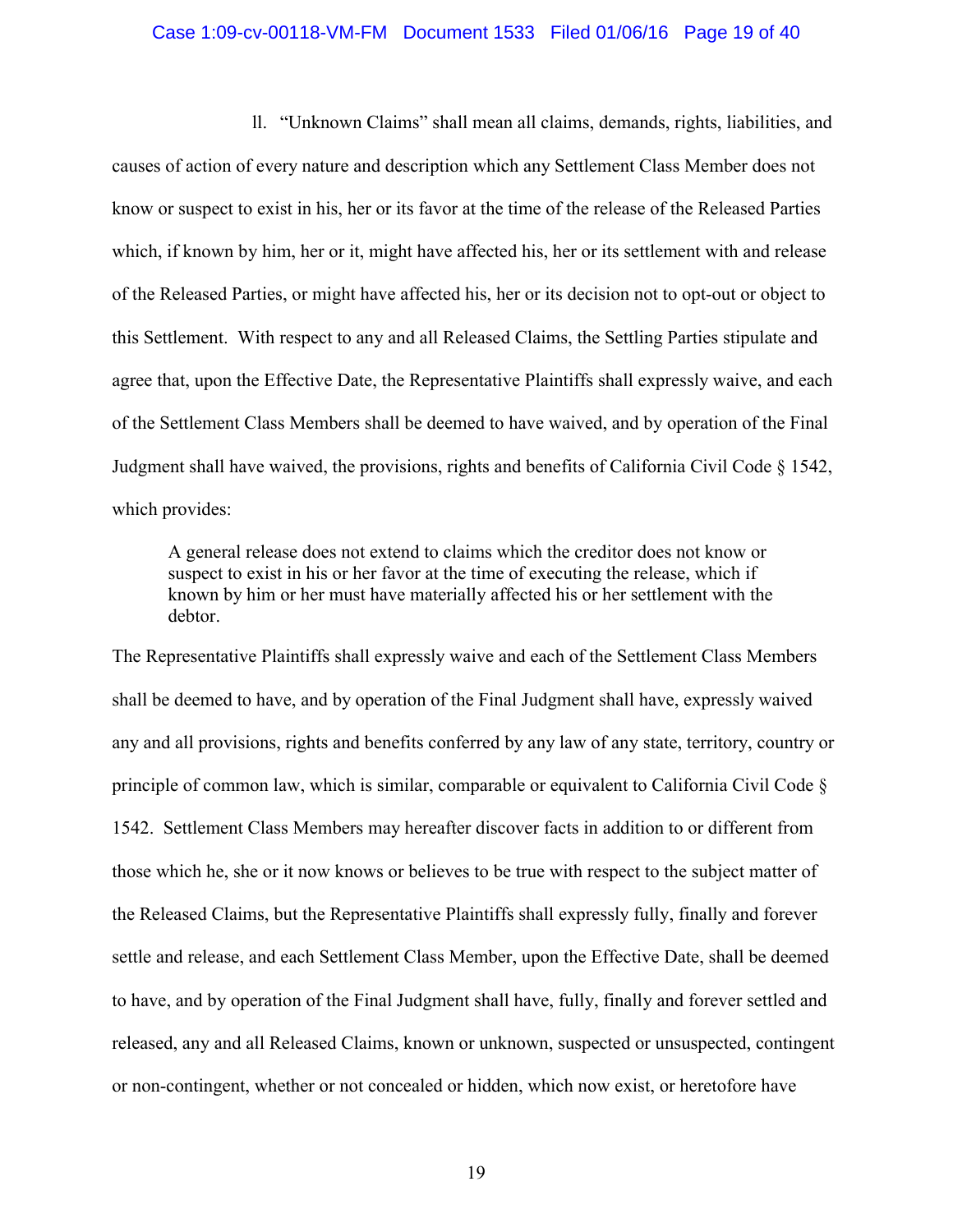### Case 1:09-cv-00118-VM-FM Document 1533 Filed 01/06/16 Page 20 of 40

existed, upon any theory of law or equity now existing or coming into existence in the future, including, but not limited to, conduct which is negligent, intentional, with or without malice, or a breach of any fiduciary, contractual, or other duty, law or rule, without regard to the subsequent discovery or existence of such different or additional facts. The Representative Plaintiffs acknowledge, and the Settlement Class Members shall be deemed by operation of the Final Judgment to have acknowledged, that the foregoing waiver was separately bargained for and a key element of the Settlement of which this release is a part.

## **B. The Settlement Consideration**

2. In consideration for the promises and obligations contained herein and the full and final release, settlement and discharge of all Released Claims against the Released Parties, the Settling Parties have agreed to payments, and waivers as set forth in ¶¶ 3-5 of this Stipulation, subject to the conditions set forth in this Stipulation.

3. Subject to the terms of the Stipulation, and on the later of ten (10) days after the date on which the Court grants preliminary approval of the Settlement or January 24, 2016 (the "Settlement Funding Date"), the PwC Defendants shall cause \$55,000,000 to be deposited into the Account, under the control of the Escrow Agent. The Settlement Amount, and interest earned thereon, is referred to as the "Settlement Fund."

4. Subject to the conditions set forth herein, the PwC Defendants agree to waive, and by operation of the Final Judgment shall have waived all rights to seek recovery on claims for contribution or indemnity that they hold or may hold against the Funds or any party indemnified by the Funds, the FG Defendants, GlobeOp, and the Citco Defendants for any expenses incurred or amounts paid in settlement or otherwise in connection with the Action. Nothing in this provision precludes the PwC Defendants from arguing that the settlement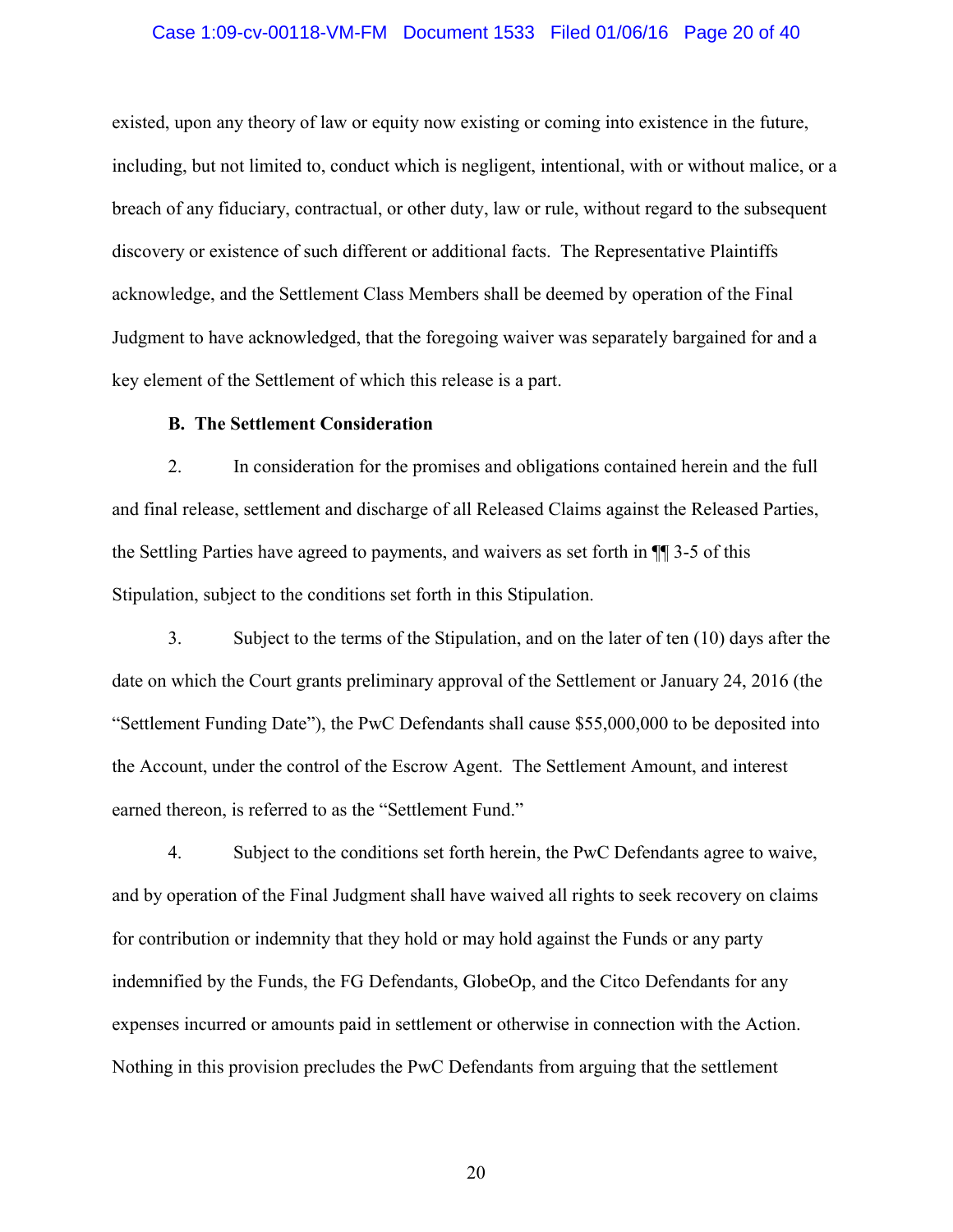## Case 1:09-cv-00118-VM-FM Document 1533 Filed 01/06/16 Page 21 of 40

proceeds in this case are an offset against claims that may be made against them in other proceedings.

5. Apart from the payments identified in ¶¶ 3 and 10 of this Stipulation, the PwC Defendants shall have no further monetary obligation to Plaintiffs' Counsel, the Representative Plaintiffs, or the Settlement Class under this Settlement.

## **C. Representations and Warranties Regarding the Settlement Consideration**

6. The PwC Defendants warrant as to themselves that they are not insolvent nor will the payments contemplated herein render them insolvent within the meaning and/or for the purposes of the United States Bankruptcy Code, including §101 and §547 thereof, or any similar provisions of foreign law.

## **D. Handling and Disbursement of Funds by the Escrow Agent**

7. No monies will be disbursed from the Settlement Fund until after the Effective Date except:

- i. As provided in ¶ 10 below;
- ii. As provided in ¶ 38 below, if applicable; and

iii. To pay Taxes and Tax Expenses (as defined in ¶ 11 below) on the income earned by the Settlement Fund. Taxes and Tax Expenses shall be paid out of the Settlement Fund and shall be considered to be a cost of administration of the Settlement and shall be timely paid by the Escrow Agent (pursuant to written instructions from counsel pursuant to this Stipulation) without prior Order of the Court.

8. The Escrow Agent (pursuant to written instructions from counsel pursuant to this Stipulation) shall invest any funds deposited into the Settlement Fund in short term instruments backed by the full faith and credit of the United States Government or fully insured by the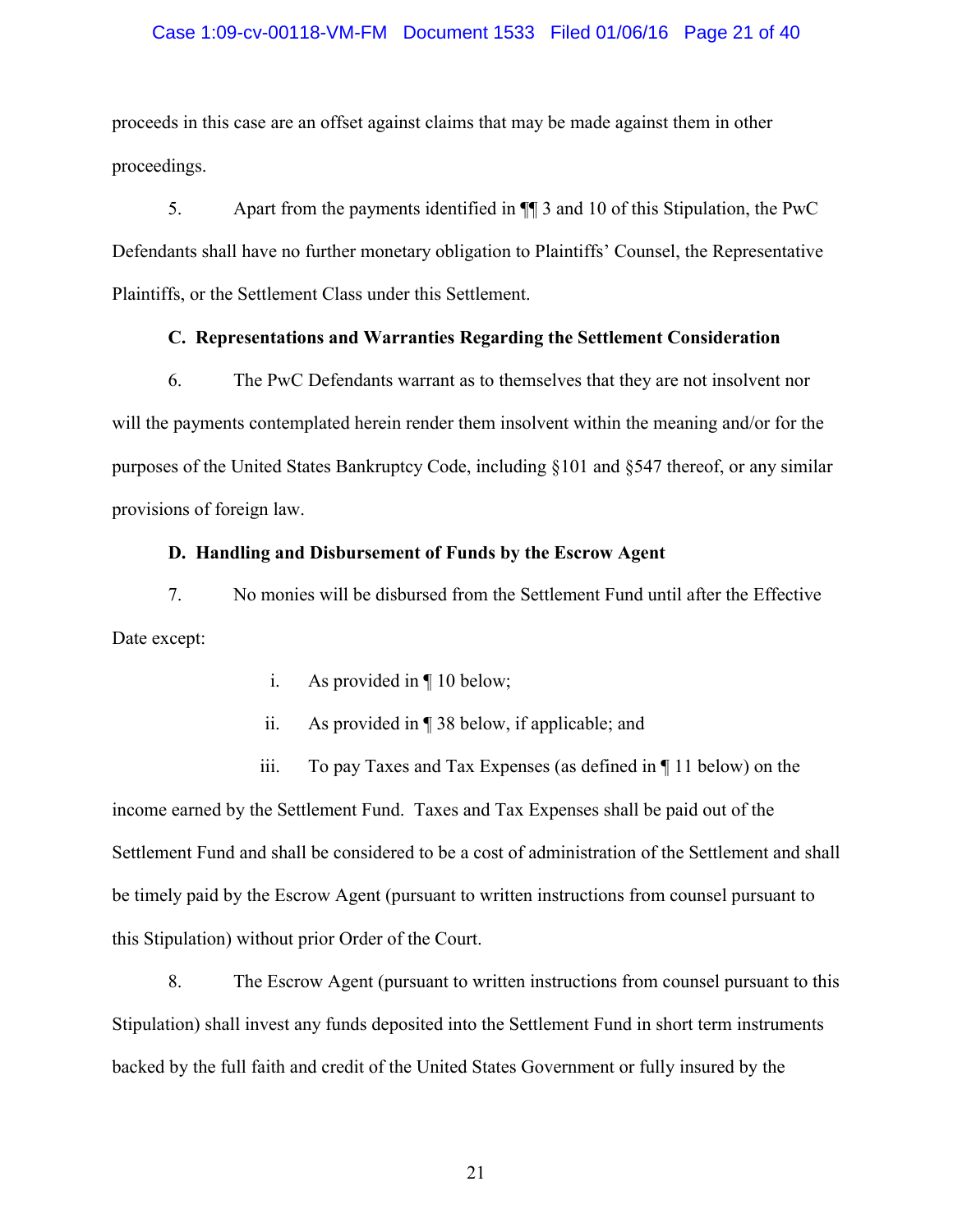### Case 1:09-cv-00118-VM-FM Document 1533 Filed 01/06/16 Page 22 of 40

United States Government or an agency thereof (or funds that invest solely in such instruments), and shall reinvest the proceeds of these instruments as they mature in similar instruments at their then-current market rates.

9. The Escrow Agent shall not disburse the Settlement Fund, except as provided in this Stipulation, by an order of the Court, or with the written agreement of counsel for all of the Settling Parties pursuant to this Stipulation.

10. The Escrow Agent may, without further approval from the PwC Defendants or the Court, disburse at the direction of Plaintiffs' Lead Counsel up to \$300,000 (three hundred thousand dollars) from the Settlement Fund prior to the Effective Date to pay Administrative Costs, including, without limitation: escrow agent costs, the costs of publishing summary notice, and printing and mailing the full Notice and Proof of Claim, as directed by the Court. In the event that such costs are incurred prior to payment of the Settlement Amount by the PwC Defendants and the Settlement is not consummated for any reason, the PwC Defendants shall promptly reimburse such costs up to a maximum of \$150,000 (one hundred fifty thousand dollars). This sentence shall survive termination of the Settlement.

## **E. Taxes**

11. The Settling Parties agree to treat the Settlement Fund as being at all times a "qualified settlement fund" within the meaning of Treasury Regulation § 1.468B-1. In addition, Plaintiffs' Lead Counsel or its designee shall timely make such elections as necessary or advisable to carry out the provisions of this ¶ 11, including the "relation-back election" (as defined in Treasury Regulation § 1.468B-1) back to the earliest permitted date. Such elections shall be made in compliance with the procedures and requirements contained in such regulations. It shall be the responsibility of Plaintiffs' Lead Counsel or its designee to timely and properly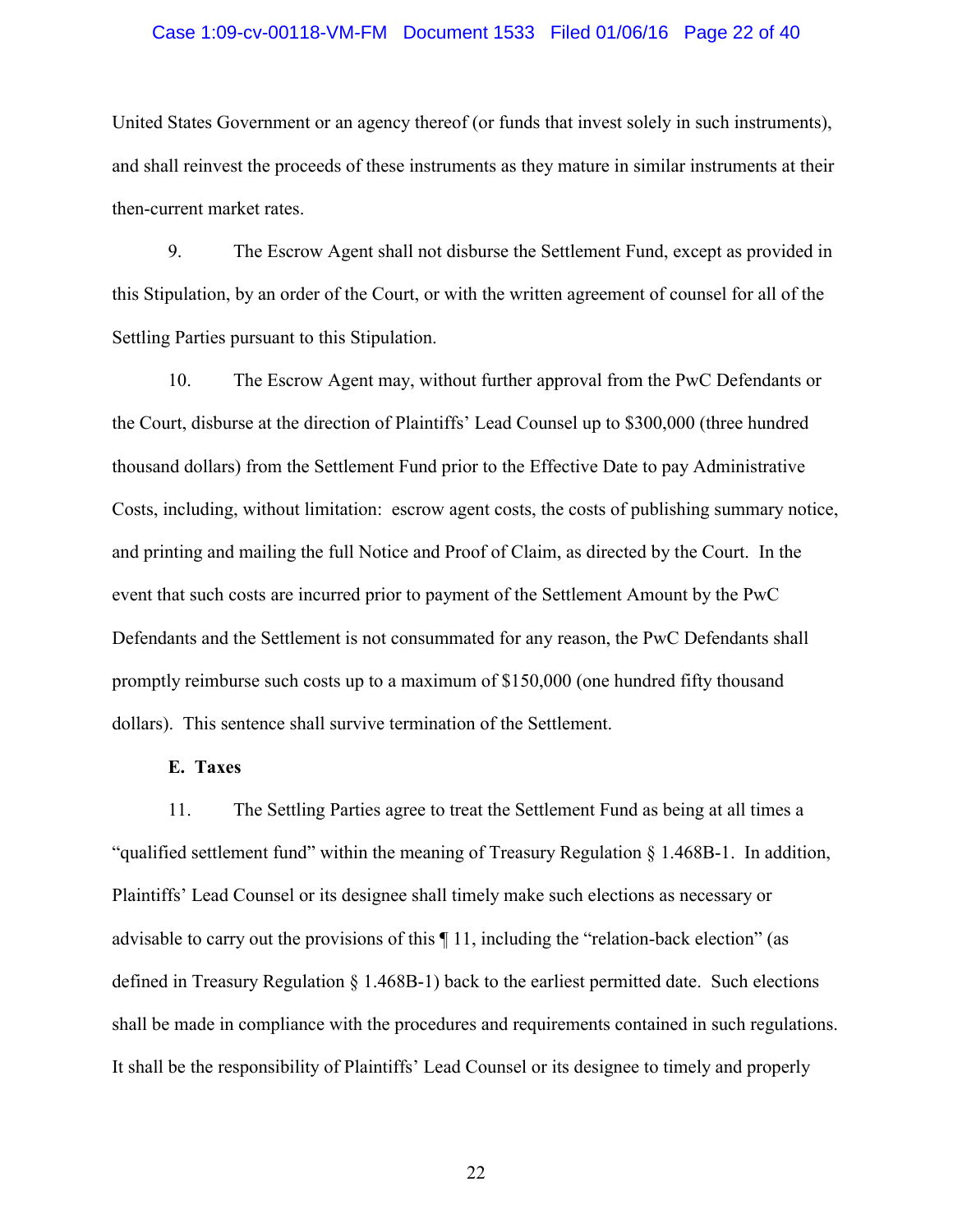#### Case 1:09-cv-00118-VM-FM Document 1533 Filed 01/06/16 Page 23 of 40

prepare and deliver the necessary documentation for signature by all necessary parties, and thereafter to cause the appropriate filing to occur.

i. For purposes of § 468B of the Internal Revenue Code of 1986, as amended, and Treasury Regulation  $\S 1.468B-2(k)(3)$  promulgated thereunder, the "administrator" shall be the Plaintiffs' Lead Counsel or its designee. Plaintiffs' Lead Counsel or its designee shall timely and properly file all informational and other tax returns necessary or advisable with respect to the Settlement Fund (including without limitation the returns described in Treasury Regulation  $\S 1.468B-2(k)$ ). Such returns (as well as the election described in this ¶ 11) shall be consistent with this ¶ 11 and in all events shall reflect that all Taxes (including any estimated Taxes, interest or penalties) on the income earned by the Settlement Fund shall be paid out of the Settlement Fund as provided in ¶ 11(ii) hereof.

ii. All Taxes (including any estimated Taxes, interest or penalties) arising with respect to the income earned by the Settlement Fund, including any Taxes or tax detriments that may be imposed upon the PwC Defendants or their counsel with respect to any income earned by the Settlement Fund for any period during which the Settlement Fund does not qualify as a "qualified settlement fund" for federal or state income tax purposes ("Taxes"), and expenses and costs incurred in connection with the operation and implementation of this ¶ 11 (including, without limitation, expenses of tax attorneys and/or accountants and mailing and distribution costs and expenses or penalties relating to filing (or failing to file) the returns described in this ¶ 11) ("Tax Expenses")), shall be paid out of the Settlement Fund, as appropriate. The PwC Defendants and their counsel shall have no liability or responsibility for the Taxes or the Tax Expenses. Taxes and Tax Expenses shall be treated as, and considered to be, a cost of administration of the Settlement and shall be timely paid out of the Settlement Fund without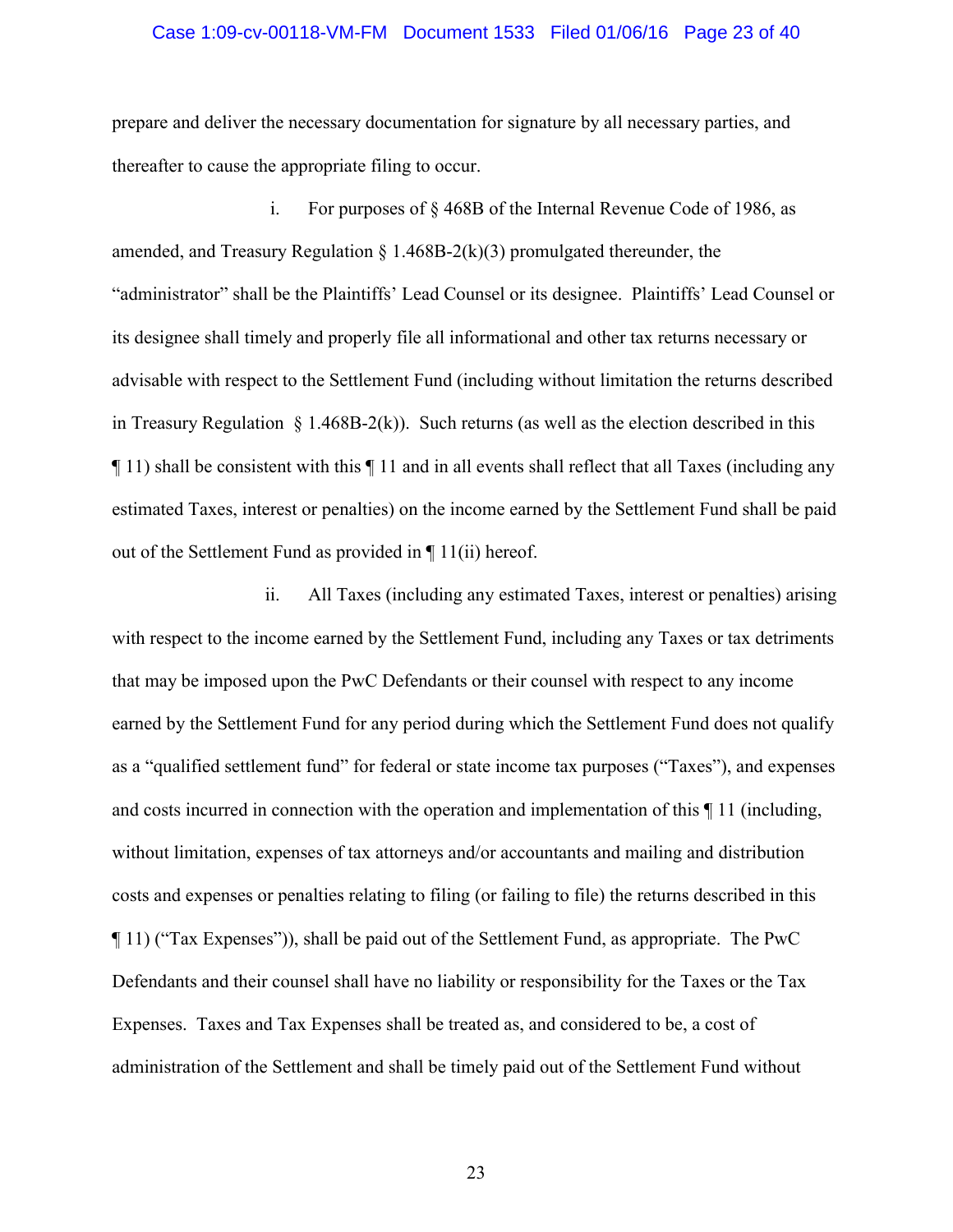#### Case 1:09-cv-00118-VM-FM Document 1533 Filed 01/06/16 Page 24 of 40

prior order from the Court. The Escrow Agent (pursuant to written instructions from counsel pursuant to this Stipulation) shall be obligated (notwithstanding anything herein to the contrary) to withhold from distribution to Authorized Claimants any funds necessary to pay such amounts, including the establishment of adequate reserves for any Taxes and Tax Expenses (as well as any amounts that may be withheld under Treasury Regulation  $\S$  1.468B-2(l)(2)). Neither the PwC Defendants nor their counsel is responsible therefore nor shall they have any liability with respect thereto. The Settling Parties agree to cooperate with each other, and their tax attorneys and accountants, to the extent reasonably necessary to carry out the provisions of this ¶ 11.

## **F. Preliminary Approval Order, Notice Order, and Settlement Hearing**

12. Promptly after the execution of this Stipulation, Plaintiffs' Lead Counsel shall submit this Stipulation and its exhibits to the Court and shall apply for preliminary approval of the Settlement set forth in this Stipulation, entry of a preliminary approval order, and approval for the mailing and dissemination of notice, substantially in the form of Exhibits A, A-1, A-2, and A-3. The mailed Notice (Exhibit A-1) shall include the general terms of the Settlement and the provisions of the Plan of Allocation, and shall set forth the procedure by which recipients of the Notice may object to the Settlement or the Plan of Allocation or request to be excluded from the Settlement Class. The date and time of the Settlement Hearing shall be added to the Notice before it is mailed or otherwise provided to Settlement Class Members.

13. Intentionally omitted.

14. At the time of the submission described in ¶ 12 hereof, the Settling Parties, through their counsel, shall jointly request that, after the Notice is provided, the Court hold the Settlement Hearing and approve the Settlement as set forth herein as promptly after the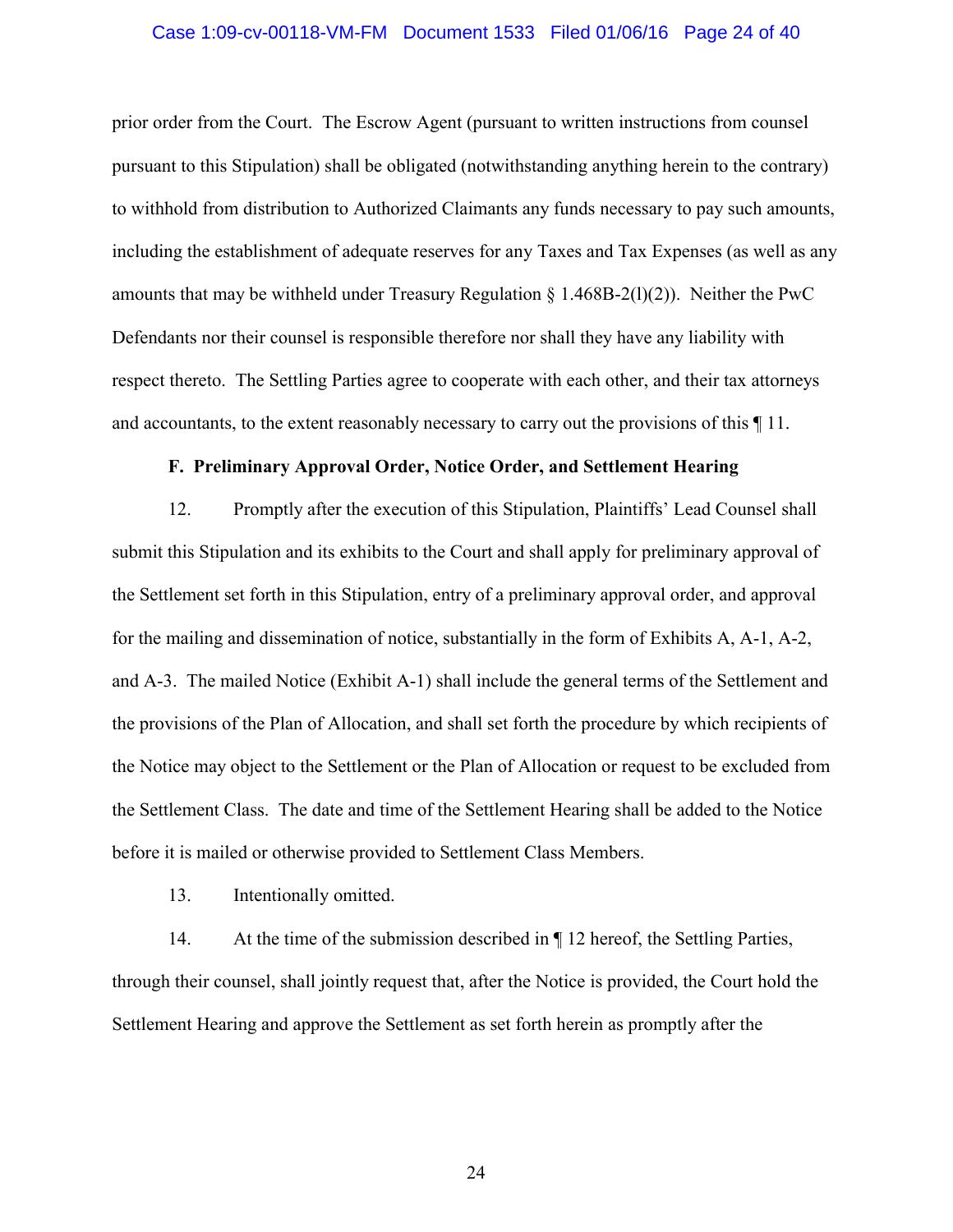### Case 1:09-cv-00118-VM-FM Document 1533 Filed 01/06/16 Page 25 of 40

Settlement Hearing as possible, except to the extent a Settling Party has exercised the right to terminate the Settlement pursuant to ¶ 31 or ¶ 34.

15. Intentionally omitted.

## **G. Releases**

16. Upon the Effective Date, as defined in ¶ 1(k) hereof, the Releasing Parties, on behalf of themselves, their successors and assigns, and any other Person claiming (now or in the future) through or on behalf of them, regardless of whether any such Releasing Party ever seeks or obtains by any means, including without limitation by submitting a Proof of Claim, any disbursement from the Settlement Fund, shall be deemed to have, and by operation of the Final Judgment shall have, fully, finally, and forever released, relinquished, and discharged all Released Claims against the Released Parties and shall have covenanted not to sue the Released Parties with respect to all such Released Claims, and shall be permanently barred and enjoined from asserting, commencing, prosecuting, instituting, assisting, instigating, or in any way participating in the commencement or prosecution of any action or other proceeding, in any forum, asserting any Released Claim, either directly, representatively, derivatively, or in any other capacity, against any of the Released Parties. Nothing contained herein shall, however, bar the Releasing Parties from bringing any action or claim to enforce the terms of this Stipulation or the Final Judgment.

17. Upon the Effective Date, as defined in  $\P$  1(k) hereof, the Released Parties, on behalf of themselves, their heirs, executors, predecessors, successors and assigns, shall be deemed to have, and by operation of the Final Judgment shall have, fully, finally, and forever released, relinquished, and discharged each and all of the Representative Plaintiffs, Settlement Class Members and Plaintiffs' Counsel from all Claims which arise out of, concern or relate to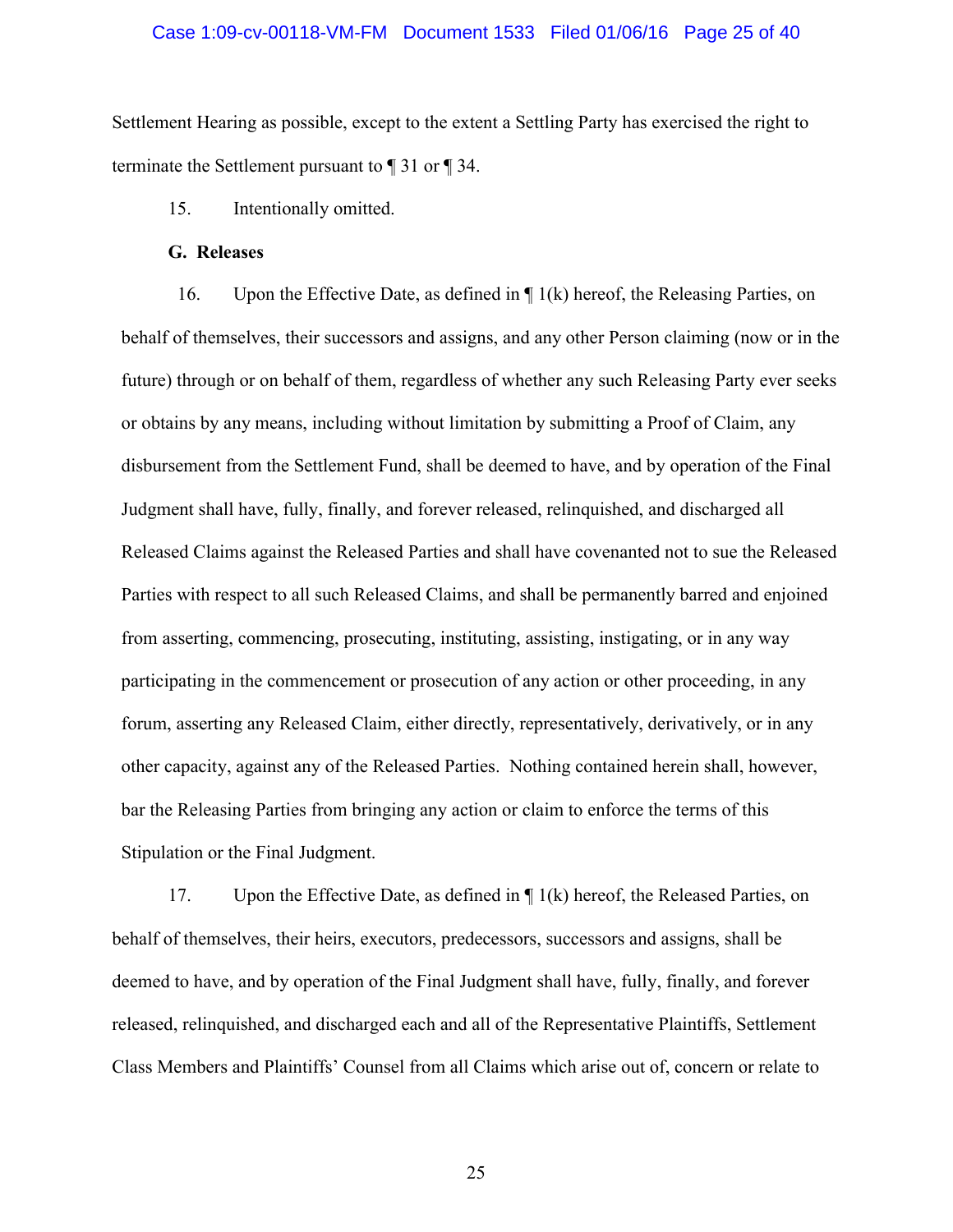### Case 1:09-cv-00118-VM-FM Document 1533 Filed 01/06/16 Page 26 of 40

the institution, prosecution, settlement or dismissal of the Action (the "Defendant Released Claims"), and shall be permanently enjoined from prosecuting the Defendant Released Claims against the Representative Plaintiffs, Settlement Class Members and Plaintiffs' Counsel. The PwC Defendants hereby represent and warrant that they are not aware of any claims that they have or may have against the Representative Plaintiffs, the Named Plaintiffs, Plaintiffs' Counsel or a Settlement Class Member (or nominee) that are not released by virtue of this ¶ 17. Nothing contained herein shall, however, bar the PwC Defendants from bringing any action or claim to enforce the terms of this Stipulation or the Final Judgment.

18. To the fullest extent permitted by law, all Persons shall be permanently enjoined, barred and restrained from bringing, commencing, prosecuting or asserting any claims, actions, or causes of action for contribution, indemnity or otherwise against any of the Released Parties seeking as damages or otherwise the recovery of all or any part of any liability, judgment or settlement which they pay or are obligated to pay or agree to pay to the Settlement Class or any Settlement Class Member arising out of, relating to or concerning any acts, facts, statements or omissions that were or could have been alleged in the Action, whether arising under state, federal or foreign law as claims, cross-claims, counterclaims, third-party claims or otherwise, in the Court or any other federal, state, or foreign court, or in any arbitration proceeding, administrative agency proceeding, tribunal, or any other proceeding or forum. The proposed Final Judgment will include a reciprocal order equal in scope to that contemplated in this  $\P$  18 enjoining the Released Parties from bringing claims against any other Person.

19. Nothing in this Stipulation, including ¶ 16 and ¶ 17, shall release, waive, bar or otherwise affect any claims asserted or which may be asserted by the Funds, Trustees or Liquidators for the Funds, or the Released Parties, in the proceedings entitled (i) *New Greenwich*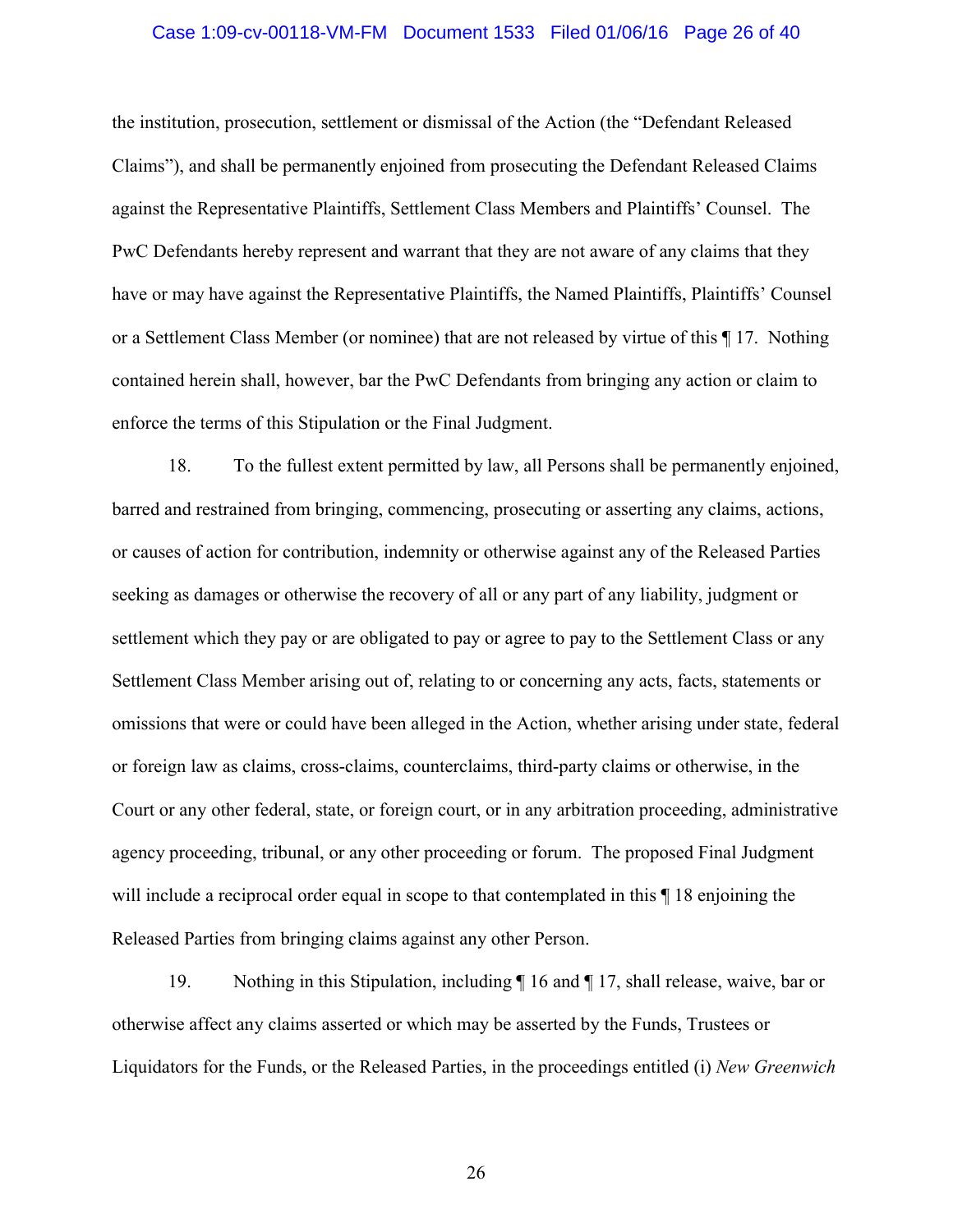*Litigation Trust, LLC, as Successor Trustee of Greenwich Sentry, L.P. Litigation Trust v. Citco Fund Services (Europe) BV, et al.*, New York County Clerk's Index No. 600469/2009; (ii) *New Greenwich Litigation Trust, LLC, as Successor Trustee of Greenwich Sentry Partners, L.P. Litigation Trust v. Citco Fund Services (Europe) BV, et al.*, New York County Clerk's Index No. 600498/2009; (iii) *Krys et al. v. PricewaterhouseCoopers Accountants N.V. et al.*, Rb. Amsterdam HA ZA 2012/0863, Case No. 521460; and (iv) *Fairfield Sentry et al. v. PricewaterhouseCoopers LLP et al.*, Ontario Superior Court of Justice, Court File No. CV-12- 454648; provided, however, that to the extent that any such claims have been or may be asserted, nothing in this Stipulation shall prevent the Released Parties from asserting any defenses or raising any argument as to liability or damages with respect to such claims or, with the exception of the provisions of ¶ 4, prevent the Released Parties from asserting any rights, remedies or claims against the Funds, or Trustees or Liquidators for the Funds, or in the above-referenced litigations.

20. Any final verdict or judgment that may be obtained by one or more of the Representative Plaintiffs or one or more of the other Settlement Class Members, whether individually or on behalf of a class, against one or more Persons barred from seeking contribution pursuant to this Stipulation (a "Non-Dismissed Defendant Judgment") shall be reduced, to the extent permitted by applicable law, by the greater of (i) the amount that corresponds to the percentage of responsibility attributed to the Released Parties under the Non-Dismissed Defendant Judgment; and (ii) the gross monetary consideration provided to such Representative Plaintiff or other Settlement Class Member or Members pursuant to this Stipulation.

# **H. Administration and Calculation of Claims, Final Awards and Supervision and Distribution of the Settlement Fund**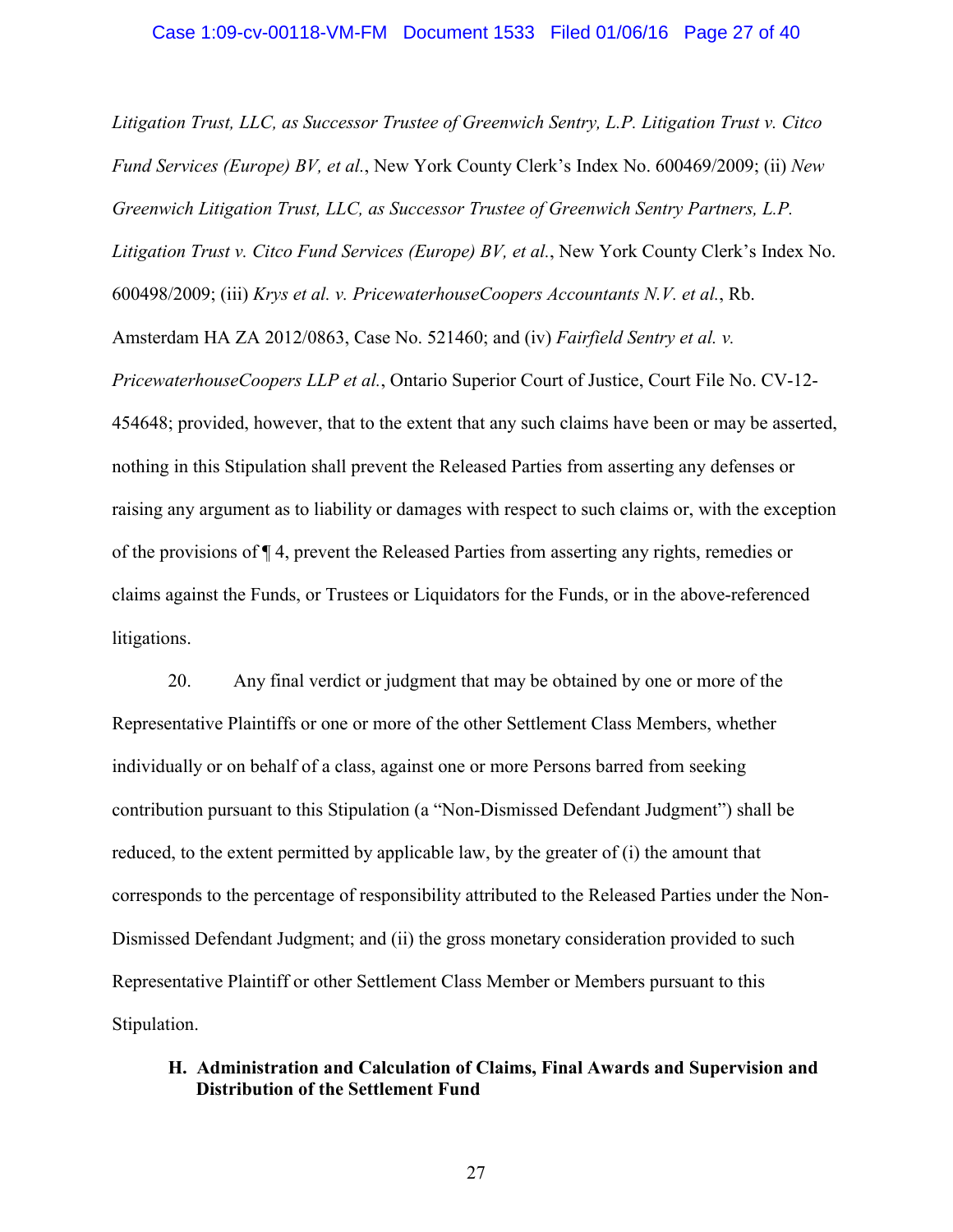### Case 1:09-cv-00118-VM-FM Document 1533 Filed 01/06/16 Page 28 of 40

21. Under the supervision of Plaintiffs' Lead Counsel, acting on behalf of the Settlement Class, and subject to such supervision and direction of the Court as may be necessary or as circumstances may require, the Claims Administrator shall administer and calculate the claims submitted by Settlement Class Members and shall oversee distribution of the Net Settlement Fund (as defined below), to Authorized Claimants. Citco, as nominee or record shareholder for certain investors' accounts, will follow instructions of Settlement Class members with respect to the submission and processing of Proofs of Claim.

22. The Settlement Fund shall be applied as follows:

- i. To pay the Taxes and Tax Expenses described in ¶ 11 above;
- ii. To pay Administrative Costs;

iii. To pay Plaintiffs' Counsel's attorneys' fees and expenses and the Representative Plaintiffs' actual out of pocket expenses relating to the representation of the putative class (including lost wages) and, if appropriate, an incentive award as provided in ¶¶ 25 and 26 hereof (the "Fee and Expense Award"), to the extent allowed by the Court; and

iv. To distribute the balance of the Settlement Fund, that is, the Settlement Fund less the items set forth in  $\P$ [[ 21(i), (ii), and (iii) hereof (the "Net Settlement Fund"), to the Authorized Claimants as allowed by this Stipulation, the Plan of Allocation, or the Court.

23. Upon and after the Effective Date with respect to the Net Settlement Fund, and in accordance with the terms of the Plan of Allocation or such further approval and further order(s) of the Court as may be necessary or as circumstances may require, the Net Settlement Fund shall be distributed to Authorized Claimants subject to and in accordance with the Plan of Allocation set forth in the Notice.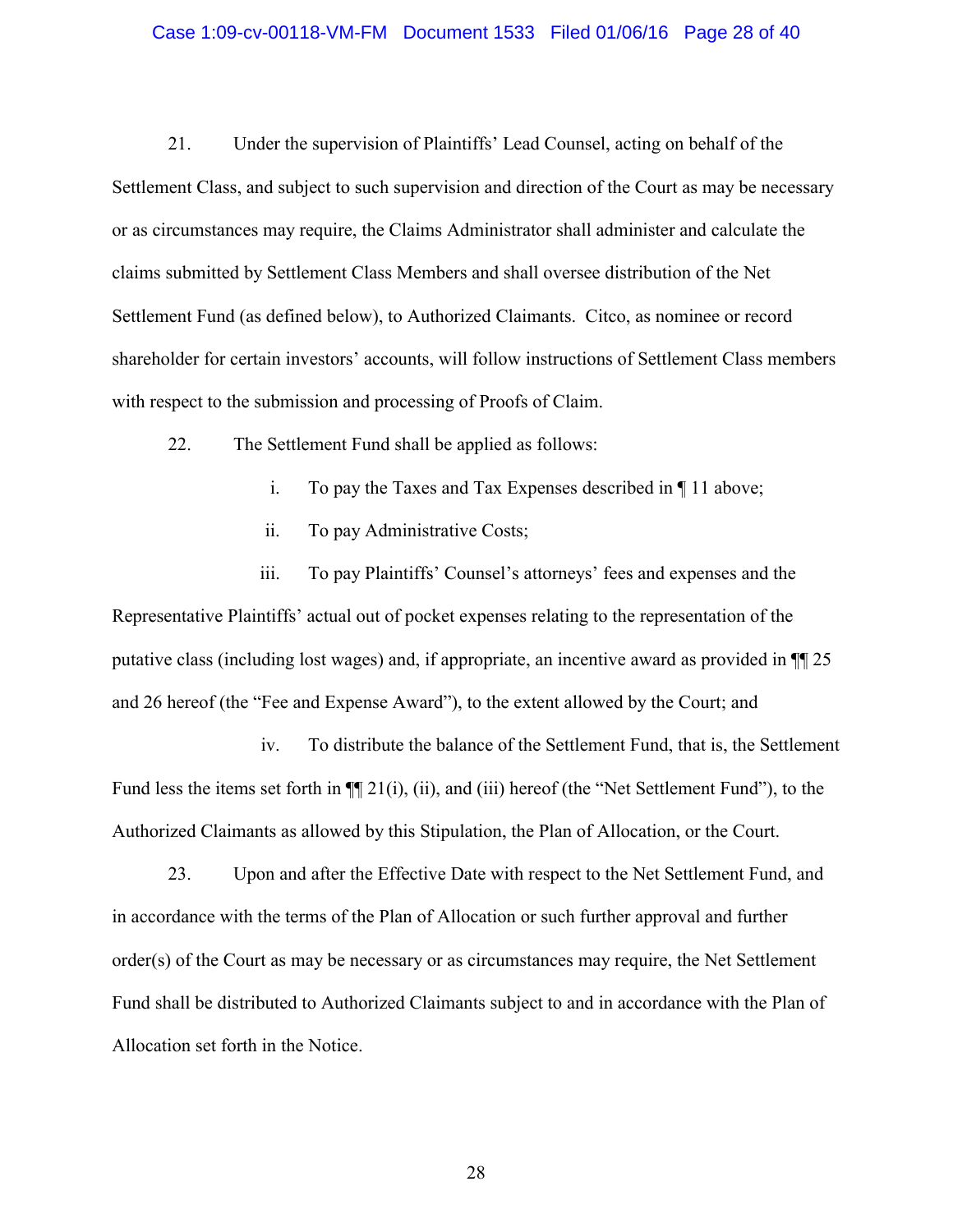### Case 1:09-cv-00118-VM-FM Document 1533 Filed 01/06/16 Page 29 of 40

24. This is not a claims-made settlement, and if all conditions of the Stipulation are satisfied and the Final Judgment becomes Final, no portion of the Settlement Fund will be returned to the PwC Defendants. Neither the PwC Defendants nor their counsel shall have any responsibility for, interest in, or liability whatsoever with respect to the investment or distribution of the Net Settlement Fund, the Plan of Allocation, the determination, administration, or calculation of claims, the payment or withholding of Taxes or Tax Expenses, or any losses incurred in connection therewith. No Person shall have any claims against Plaintiffs' Counsel, the Claims Administrator or any other agent designated by Plaintiffs' Counsel based on distribution determinations or claim rejections made substantially in accordance with this Stipulation and the Settlement contained herein, the Plan of Allocation, or orders of the Court.

25. It is understood and agreed by the Settling Parties that any proposed Plan of Allocation of the Net Settlement Fund including, but not limited to, any adjustments to an Authorized Claimant's claim set forth therein, is not a condition of this Stipulation and is to be considered by the Court separately from the Court's consideration of the fairness, reasonableness, and adequacy of the Settlement set forth in this Stipulation. Any order or proceedings relating to the Plan of Allocation, or any appeal from any order relating thereto or reversal or modification thereof, shall not operate to modify, terminate or cancel this Stipulation, or affect or delay the finality of the Final Judgment, or any other orders entered pursuant to this Stipulation.

## **I. Plaintiffs' Counsel's Attorneys' Fees and Reimbursement of Expenses**

26. Plaintiffs' Lead Counsel may submit an application or applications (the "Fee and Expense Application") for distributions from the Settlement Fund to Plaintiffs' Lead Counsel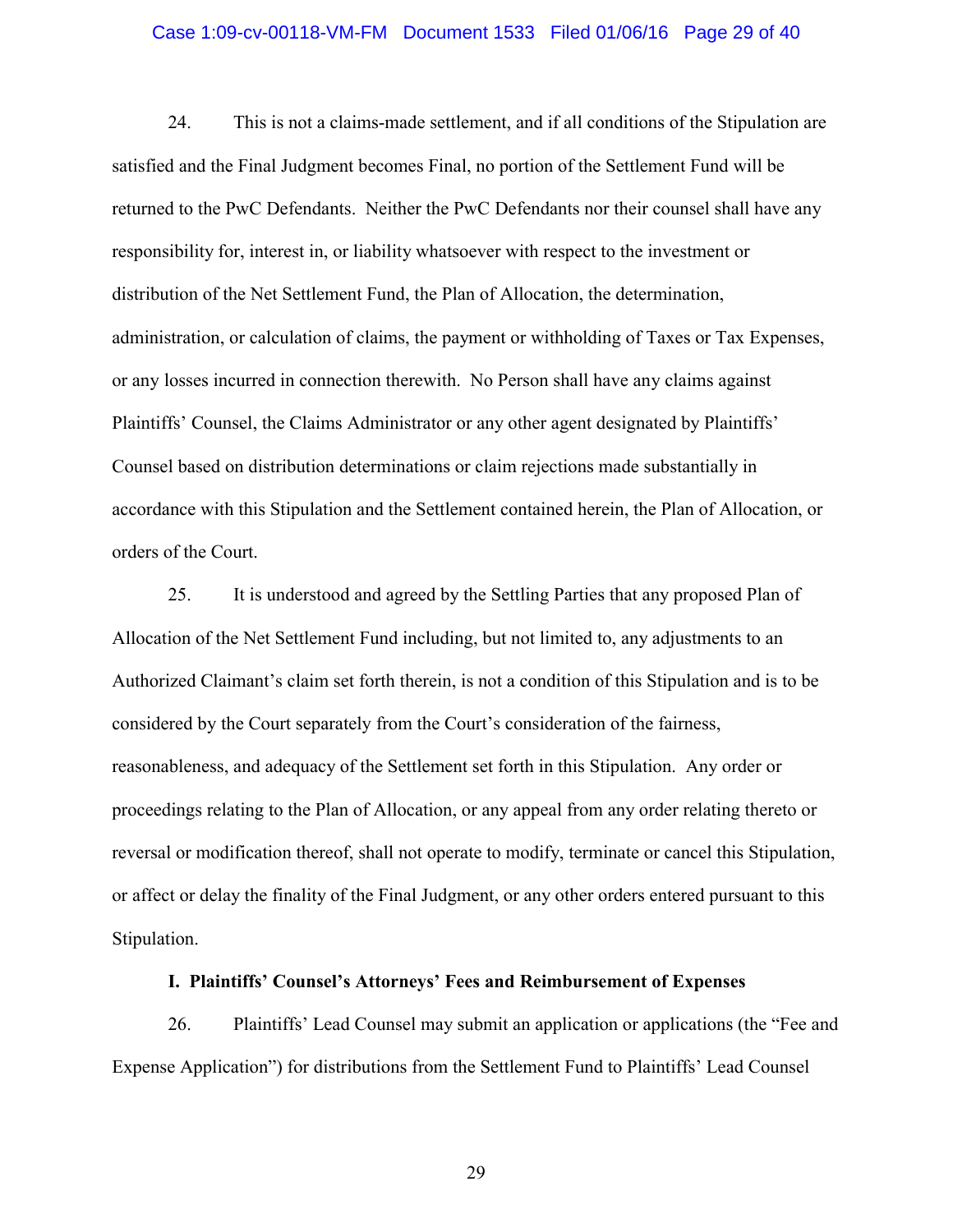#### Case 1:09-cv-00118-VM-FM Document 1533 Filed 01/06/16 Page 30 of 40

and other firms that have participated in the Action on behalf of the Settlement Class Members for (i) an award of attorneys' fees; (ii) reimbursement of actual costs and expenses, including the fees and expenses of experts and/or consultants, incurred in connection with prosecuting the Action as against the PwC Defendants; and (iii) reimbursement to the Representative Plaintiffs of their actual out of pocket expenses (including lost wages) and, if appropriate, an incentive award.

27. The attorneys' fees and expenses, including the fees and expenses of experts, consultants and/or the Representative Plaintiffs, as awarded by the Court, shall be paid to Plaintiffs' Lead Counsel (on behalf of all Plaintiffs' Counsel and the Representative Plaintiffs) from the Settlement Fund, as ordered, on or after the Effective Date, together with interest accrued on such amount from the date of such order to the date of payment at the same rate as earned on the Settlement Fund.

28. The procedure for, and allowance or disallowance by the Court of, any application by Plaintiffs' Lead Counsel or the Representative Plaintiffs for attorneys' fees and expenses, including the fees and expenses of experts and/or consultants, are not a condition of the Settlement set forth in this Stipulation and are to be considered by the Court separately from the Court's consideration of the fairness, reasonableness, and adequacy of the Settlement set forth in this Stipulation. Any order of or proceedings relating to the Fee and Expense Application, or any appeal from any order relating thereto or reversal or modification thereof, shall not operate to modify, terminate or cancel this Stipulation, or affect or delay the finality of the Final Judgment or any other orders entered pursuant to this Stipulation.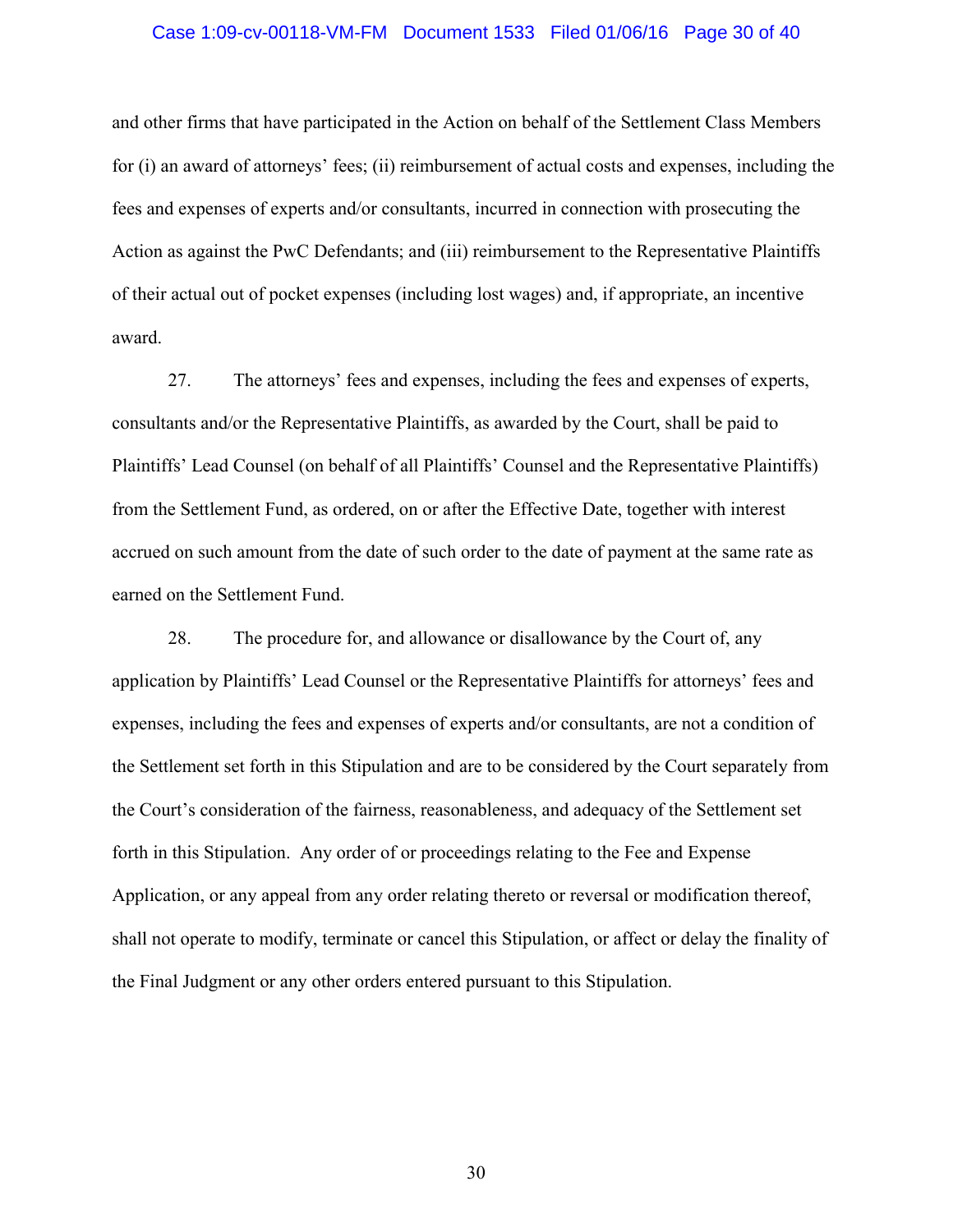### Case 1:09-cv-00118-VM-FM Document 1533 Filed 01/06/16 Page 31 of 40

29. Any award of attorneys' fees and/or expenses shall be paid solely from the Settlement Fund and shall reduce the settlement consideration paid to the Settlement Class accordingly. The Released Parties shall have no responsibility for, and no liability whatsoever with respect to, any payments to Plaintiffs' Lead Counsel or any other plaintiffs' counsel or the Representative Plaintiffs and/or any other Person who receives payment from the Settlement Fund.

# **J. Class Certification**

30. In the Final Judgment, the Settlement Class shall be certified solely for purposes of this Settlement, but in the event that the Final Judgment does not become Final or the Settlement fails to become effective for any reason, all Settling Parties reserve all their rights on all issues, including whether a class should be certified in the Action. For settlement purposes only, in connection with the Final Judgment, the PwC Defendants shall consent to (i) the appointment of Representative Plaintiffs as the class representatives, (ii) the appointment of Plaintiffs' Lead Counsel as class counsel, and (iii) the certification of the Settlement Class pursuant to Rules 23(a) and (b)(3) of the Federal Rules of Civil Procedure.

## **K. Stay of Litigation**

31. The Settling Parties agree to stay the litigation of claims in the Action as against the PwC Defendants pending the occurrence of the Effective Date.

## **L. Conditions Of Settlement, Effect of Disapproval, Cancellation or Termination**

32. The Representative Plaintiffs, on behalf of the Settlement Class, or the PwC Defendants shall have the right to terminate the Settlement and Stipulation by providing written notice of their election to do so ("Termination Notice") to all other Settling Parties within thirty (30) days of: (i) entry of a Court order declining to enter the Preliminary Approval Order in any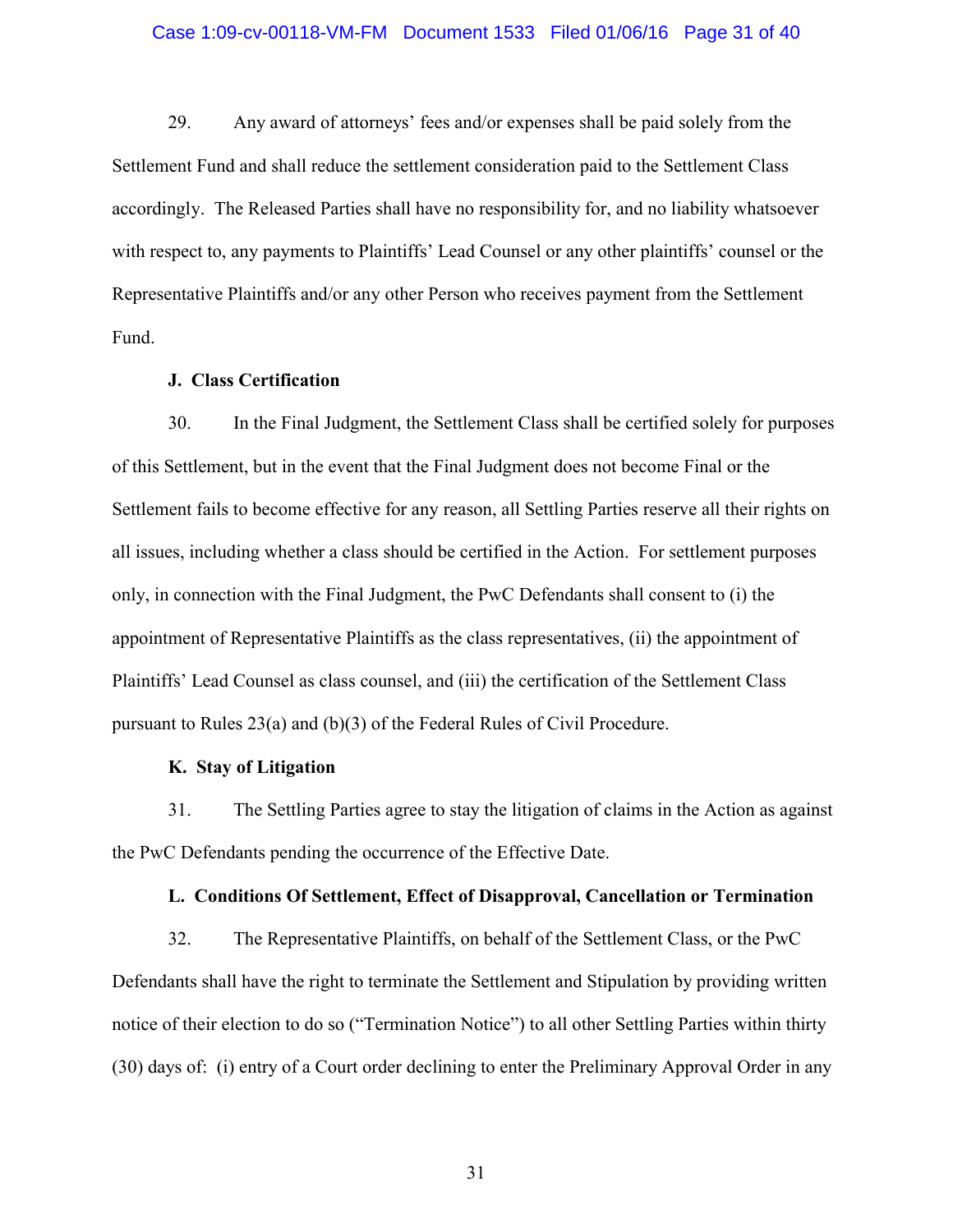### Case 1:09-cv-00118-VM-FM Document 1533 Filed 01/06/16 Page 32 of 40

material respect; (ii) entry of a Court order refusing to approve this Stipulation in any material respect; (iii) entry of a Court order declining to enter the Final Judgment in any material respect; or (iv) entry of an order by which the Final Judgment is modified or reversed in any material respect by the Court, the Court of Appeals or the United States Supreme Court.

33. The Effective Date of this Stipulation shall not occur unless and until each of the following events occurs and shall be the date upon which the last (in time) of the following events occurs:

i. The Settling Parties have not exercised their respective rights to terminate the Settlement as provided in ¶¶ 31 or 34 hereof, and the time to exercise those rights has expired;

ii. The Court has entered the Preliminary Approval Order attached hereto as Exhibit A or an order containing materially the same terms;

iii. The Court has approved the Settlement, following notice to the Settlement Class and the Settlement Hearing, and has entered the Final Judgment; and

iv. The Final Judgment has become Final as defined in ¶ 1(m).

34. Upon the occurrence of the Effective Date, any and all interest or right of the PwC Defendants in or to the Settlement Fund, if any, shall be absolutely and forever extinguished, except as set forth in this Stipulation. At the occurrence of the Effective Date, Hughes Hubbard & Reed LLP and Kirkland  $\&$  Ellis shall no longer have joint control of the Escrow Agent with respect to the Settlement Fund.

35. If the aggregate Net Loss of Opt-Outs exceeds the threshold specified in a separate "Supplemental Agreement" between the Settling Parties, then the PwC Defendants shall have, in their sole and absolute discretion, the option to terminate this Stipulation and to render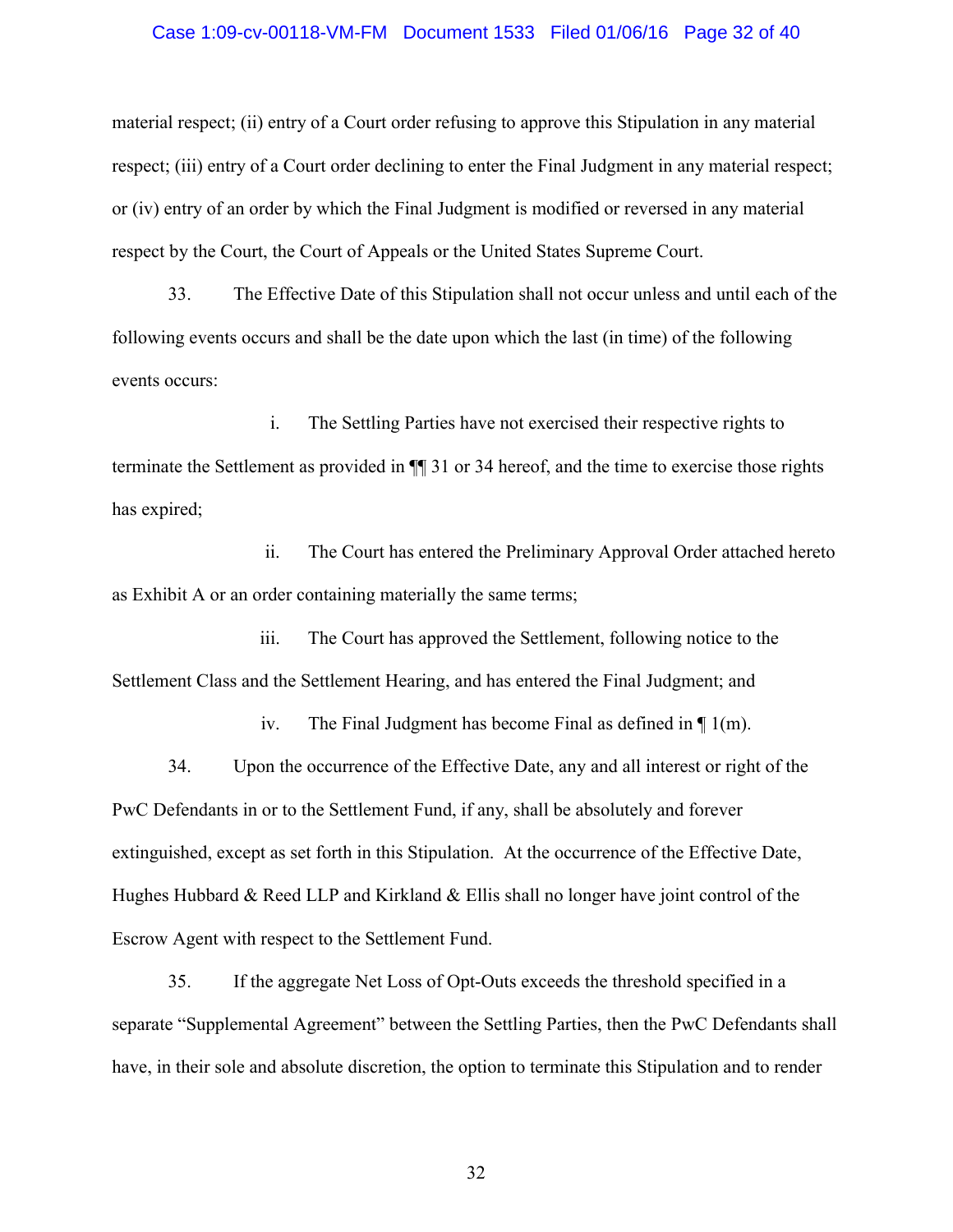### Case 1:09-cv-00118-VM-FM Document 1533 Filed 01/06/16 Page 33 of 40

the Settlement null and void in accordance with the procedures set forth in the Supplemental Agreement. The Supplemental Agreement will not be filed with any court unless and until a dispute among the Settling Parties concerning its interpretation and application arises, or unless the Court requires, and in either event any Settling Party may seek to have the Supplemental Agreement filed under seal, which application shall not be opposed by any other Settling Party.

36. If some or all of the conditions specified in ¶ 32 above are not met, or in the event that this Stipulation is not approved by the Court, or the Settlement set forth in this Stipulation is terminated or fails to become effective in accordance with its terms, then this Stipulation shall be canceled and terminated, unless all of the Settling Parties agree in writing to proceed with this Stipulation. None of the Settling Parties, or any of them, shall have any obligation whatsoever to proceed under any terms other than those provided for and agreed herein. If any Settling Party engages in a material breach of the terms hereof, any other Settling Party, provided that it is in substantial compliance with the terms of this Stipulation, may terminate this Stipulation on notice to all the Settling Parties.

37. In the event the Stipulation shall terminate, or be canceled, or shall not become effective for any reason, the Settling Parties shall be restored to their respective positions in the Action immediately prior to November 25, 2015, and they shall proceed in all respects as if the Stipulation had not been executed and the related orders had not been entered, and in that event all of their respective claims and defenses as to any issue in the Action shall be preserved without prejudice.

38. In the event that the Stipulation is not approved by the Court or the Settlement set forth in this Stipulation is terminated or fails to become effective in accordance with its terms, the terms and provisions of this Stipulation, except as otherwise provided herein, shall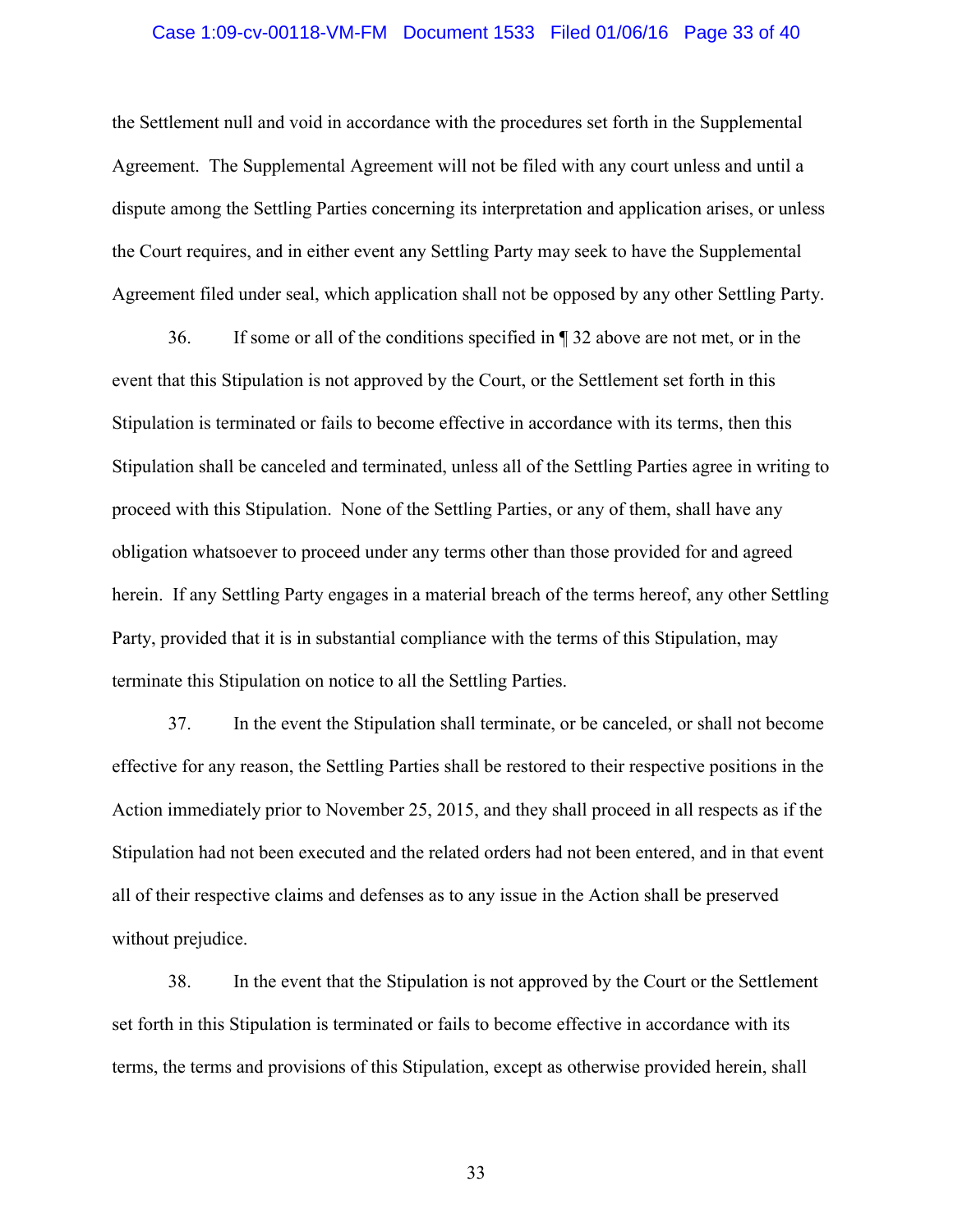### Case 1:09-cv-00118-VM-FM Document 1533 Filed 01/06/16 Page 34 of 40

have no further force and effect with respect to the Settling Parties and shall not be used in this Action or in any other proceeding for any purpose, and any judgment or order entered by the Court in accordance with the terms of this Stipulation shall be treated as vacated, *nunc pro tunc*.

39. In the event the Stipulation shall be terminated, or be canceled, or shall not become effective for any reason, within seven (7) business days (except as otherwise provided in the Supplemental Agreement) after the occurrence of such event, the Settlement Fund, less taxes, any Administrative Costs which have either been disbursed or are determined to be chargeable, shall be refunded by the Escrow Agent to the Citco Defendants (pursuant to written instructions from counsel pursuant to this Stipulation). At the request of counsel for the PwC Defendants, Plaintiffs' Lead Counsel or its designee shall apply for any tax refund owed on the Settlement Fund and pay the proceeds, after deduction of any fees or expenses incurred in connection with such application(s) for refund, pursuant to written direction from the PwC Defendants.

40. No order of the Court or modification or reversal on appeal of any order of the Court concerning the Plan of Allocation, ¶¶ 18-19 hereof, or the amount of any attorneys' fees, costs, expenses, and interest awarded by the Court to Plaintiffs' Counsel shall constitute grounds for cancellation or termination of the Stipulation.

## **M. Miscellaneous Provisions**

41. The headings herein are used for the purpose of convenience only and are not meant to have legal effect.

42. Each of the attorneys executing this Stipulation, any of its exhibits, or any related settlement documents on behalf of any Settling Party hereto hereby warrants and represents that he or she has been duly empowered and authorized to do so by the Settling Parties he or she represents.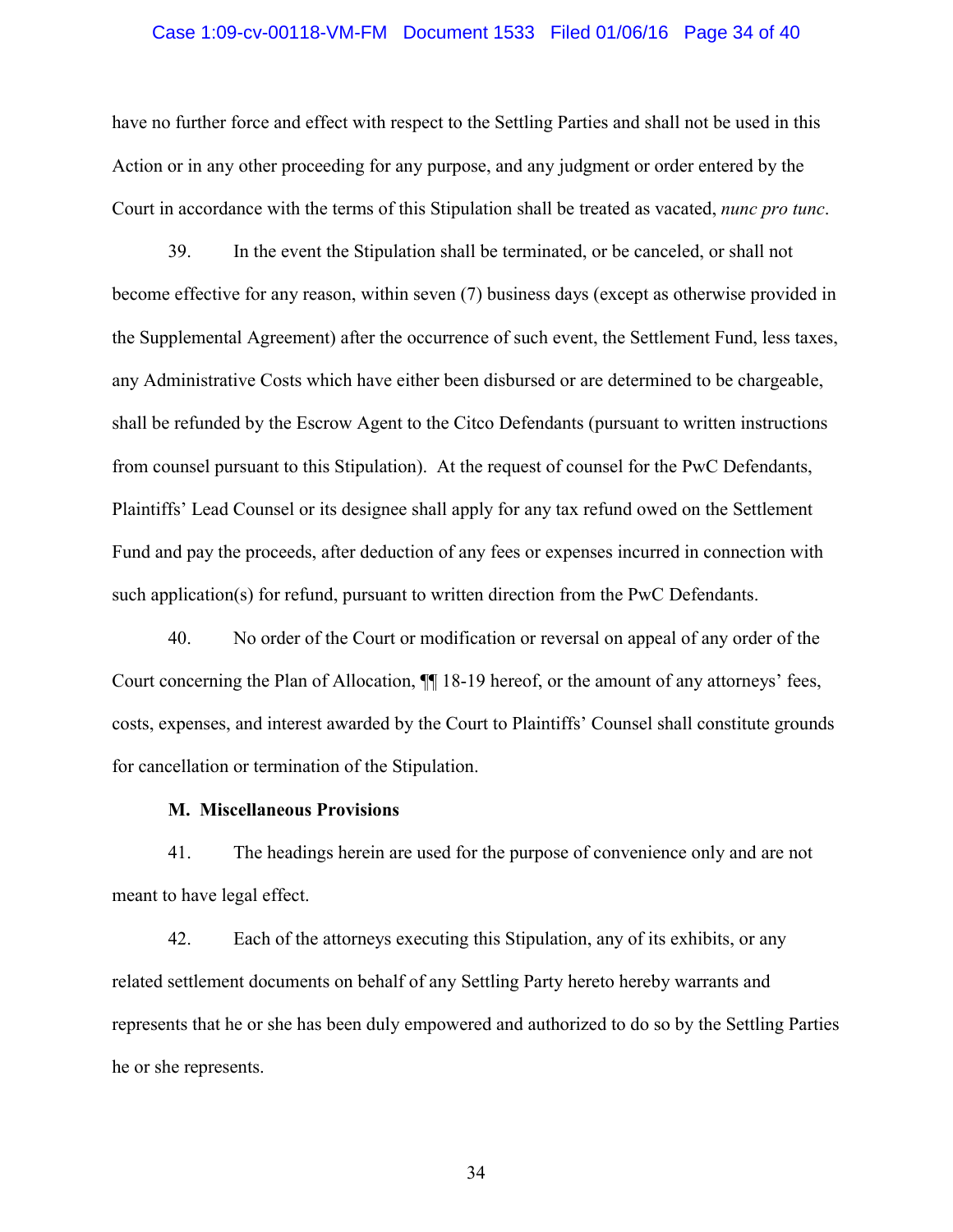### Case 1:09-cv-00118-VM-FM Document 1533 Filed 01/06/16 Page 35 of 40

43. This Stipulation, together with the Supplemental Agreement, constitute the entire agreement between the Settling Parties and supersede any prior agreements. No representations, warranties or inducements have been made to or relied upon by any Settling Party concerning this Stipulation, other than the representations, warranties and covenants expressly set forth herein and in the Supplemental Agreement. Except as otherwise provided herein, each Settling Party shall bear its own costs.

44. This Stipulation shall be binding upon, and shall inure to the benefit of, the Settling Parties and their respective agents, successors, executors, heirs, and assigns.

45. This Stipulation may be executed in any number of counterparts by any of the signatories hereto and the transmission of an original signature page electronically (including by facsimile or portable document format) shall constitute valid execution of the Stipulation as if all signatories hereto had executed the same document. Copies of this Stipulation executed in counterpart shall constitute one agreement.

46. This Stipulation, the Settlement, and any all disputes arising out of or relating in any way to this Stipulation, whether in contract, tort or otherwise, shall be governed by and construed in accordance with the laws of the State of New York without regard to conflict of laws principles.

47. The Court shall retain jurisdiction with respect to the implementation and enforcement of the terms of this Stipulation, and all parties hereto submit to the jurisdiction of the Court for purposes of implementing and enforcing the Settlement embodied in this Stipulation.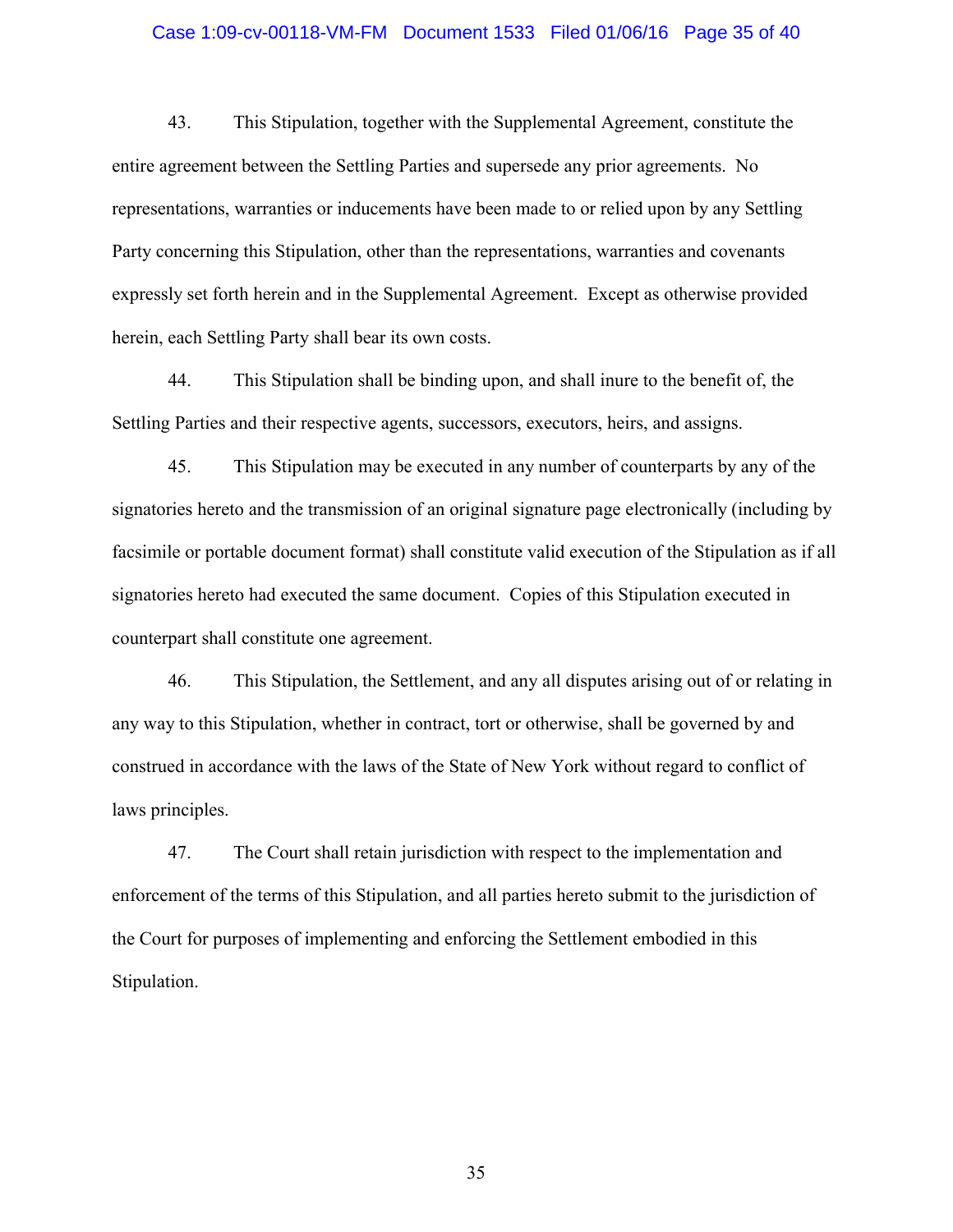#### Case 1:09-cv-00118-VM-FM Document 1533 Filed 01/06/16 Page 36 of 40

48. This Stipulation may not be modified or amended, nor may any of its provisions be waived, except by a writing signed by all Settling Parties or their counsel or their respective successors in interest.

49. The Settling Parties and their counsel represent that they will not encourage or otherwise influence any Settlement Class Members to request exclusion from, or object to, the Settlement.

50. The Settling Parties covenant and agree that neither this Stipulation, nor the fact nor any terms of the Settlement, nor any communication relating thereto, is evidence, or an admission or concession by any Settling Party or their counsel, any Settlement Class Member, or any of the PwC Defendants or Released Parties, of any fault, liability or wrongdoing whatsoever, as to any facts or claims alleged or asserted in the Action, or any other actions or proceedings, or as to the validity or merit of any of the claims or defenses alleged or asserted in any such action or proceeding. This Stipulation is not a finding or evidence of the validity or invalidity of any claims or defenses in the Action, any wrongdoing by any Settling Party, Settlement Class Member, or any of the Citco Defendants or Released Parties, or any damages or injury to any Settling Party, Settlement Class Member, or any of the Citco Defendants or Released Parties. Neither this Stipulation nor the Supplemental Agreement, nor any of the terms and provisions of this Stipulation or Supplemental Agreement, nor any of the negotiations or proceedings in connection therewith, nor any of the documents or statements referred to herein or therein, nor the Settlement, nor the fact of the Settlement, nor the Settlement proceedings, nor any statement in connection therewith, (a) shall (i) be argued to be, used or construed as, offered or received in evidence as, or otherwise constitute an admission, concession, presumption, proof, evidence, or a finding of any, liability, fault, wrongdoing, injury or damages, or of any wrongful conduct, acts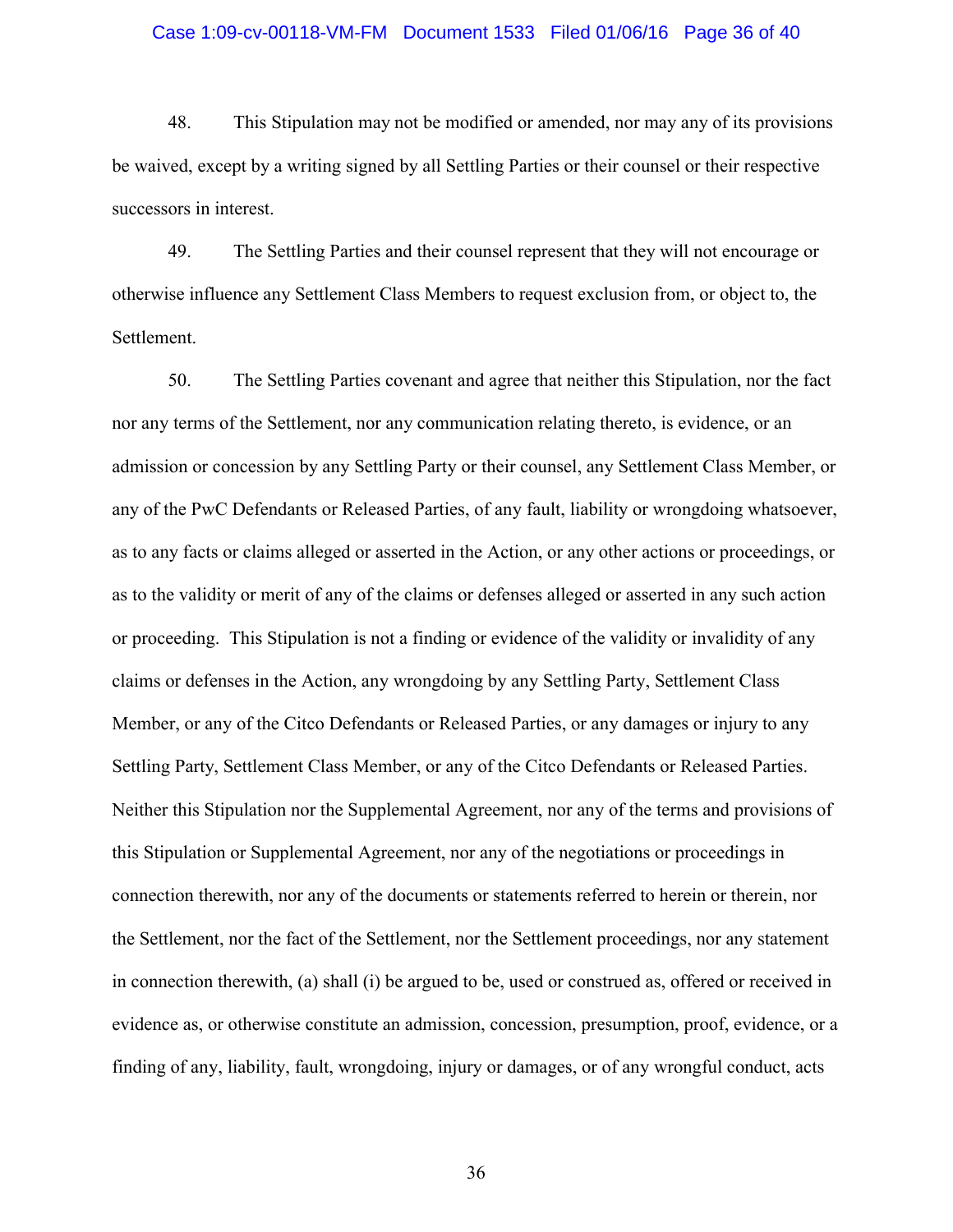#### Case 1:09-cv-00118-VM-FM Document 1533 Filed 01/06/16 Page 37 of 40

or omissions on the part of any of the PwC Defendants or Released Parties, or of any infirmity of any defense, or of any damages to the Representative Plaintiffs or any other Settlement Class Member, or (ii) otherwise be used to create or give rise to any inference or presumption against any of the Released Parties concerning any fact or any purported liability, fault, or wrongdoing of the Released Parties or any injury or damages to any person or entity, or (b) shall otherwise be admissible, referred to or used in any proceeding of any nature, for any purpose whatsoever; provided, however, that the Stipulation or the Supplemental Agreement or the Final Judgment may be introduced in any proceeding, whether in the Court or otherwise, as may be necessary to argue and establish that the Stipulation or Supplemental Agreement or Final Judgment has *res judicata*, collateral estoppel, or other issue or claim preclusion effect or to otherwise consummate or enforce the Settlement or Final Judgment, or as otherwise required by law.

51. The Stipulation shall not be construed more strictly against one Party than another merely by virtue of the fact that it, or any part of it, may have been prepared by counsel for one of the Settling Parties, it being recognized that it is the result of arm's-length negotiations between the Settling Parties, and all Settling Parties have contributed substantially and materially to the preparation of this Stipulation.

52. All agreements by, between or among the Settling Parties, their counsel and their other advisors as to the confidentiality of information exchanged between or among them shall remain in full force and effect, and shall survive the execution and any termination of this Stipulation and the final consummation of the Settlement, if finally consummated, without regard to any of the conditions of the Settlement.

53. Representative Plaintiffs and Plaintiffs' Lead Counsel represent and warrant that the Representative Plaintiffs are Settlement Class Members and none of the Representative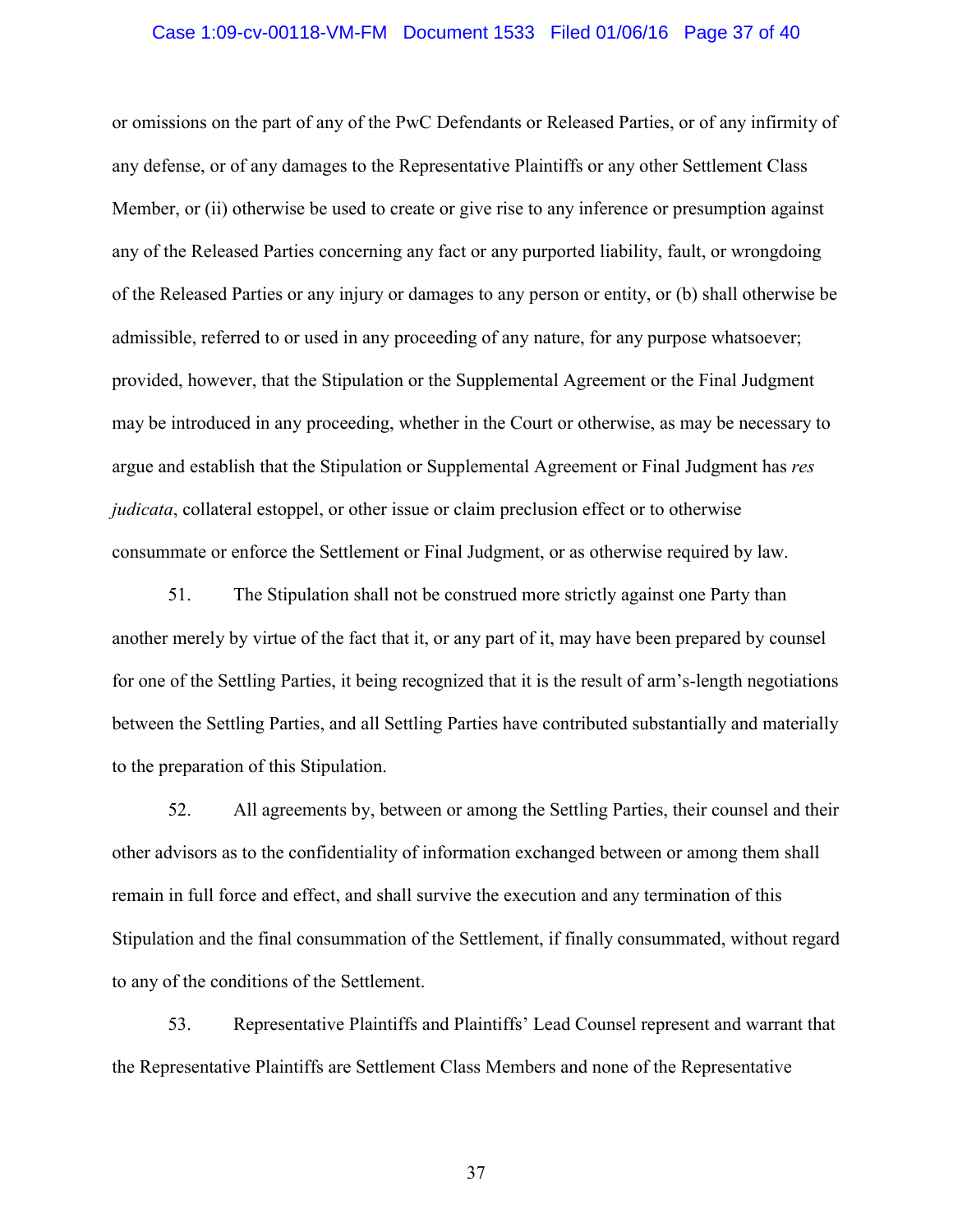# Case 1:09-cv-00118-VM-FM Document 1533 Filed 01/06/16 Page 38 of 40

Plaintiffs' claims or causes of action against one or more PwC Defendant in the Action, or referred to in this Stipulation, or that could have been alleged against one or more FG Defendant in the Action, have been assigned, encumbered or in any manner transferred in whole or in part.

54. The Settling Parties shall not assert or pursue any action, claim or rights that any party violated any provision of Rule 11 of the Federal Rules of Civil Procedure in connection with the Action, the Settlement or the Stipulation. The Settling Parties agree that the Action was resolved in good faith following arm's-length bargaining.

55. Any failure by any of the Settling Parties to insist upon the strict performance by any other Settling Party of any of the provisions of the Stipulation shall not be deemed a waiver of any of the provisions hereof, and such Settling Party, notwithstanding such failure, shall have the right thereafter to insist upon the strict performance of any and all of the provisions of this Stipulation to be performed by the other Settling Parties to this Stipulation.

56. The waiver, express or implied, by any Settling Party of any breach or default by any other Settling Party in the performance of such Settling Party of its obligations under the Stipulation shall not be deemed or construed to be a waiver of any other breach, whether prior, subsequent, or contemporaneous, under this Stipulation.

**IN WITNESS WHEREOF**, the Settling Parties have executed this Stipulation by their undersigned counsel effective as of the date set forth below.

Dated: New York, New York January 6, 2016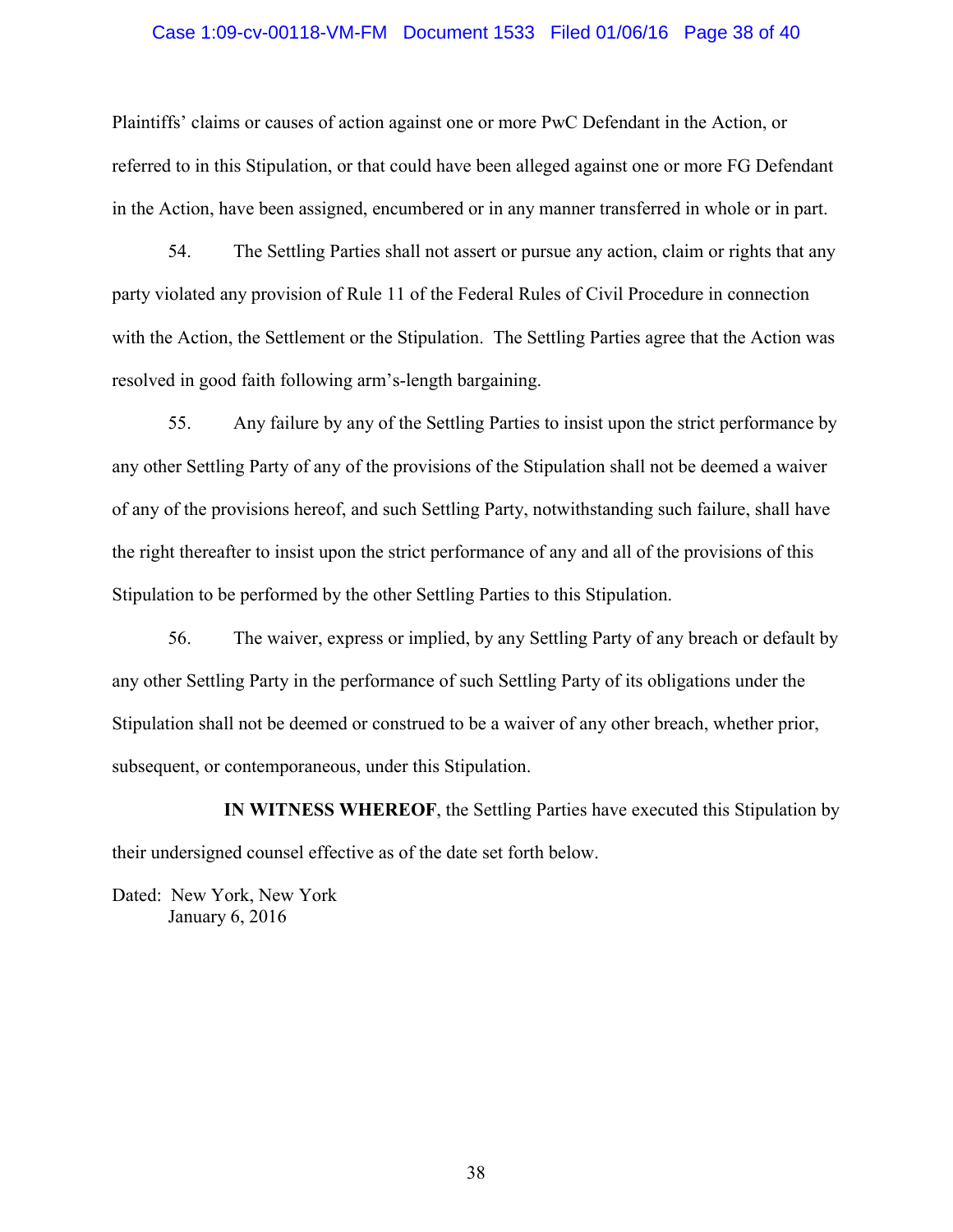BOIES, SCHILLER & FLEXNER LLP

 $By: \quad \ \ \, \text{Aaud}$  ///  $\ \, \text{Bundy}$ 

Howard L. Vickery, II 575 Lexington Avenue New York, NY 10022 (212) 446-2300

-- and --

Stuart H. Singer Carlos Sires Sashi Bach Boruchow Eli J. Glasser 401 East Las Olas Blvd., #1200 Ft. Lauderdale, Florida 33301 (954) 356-0011

WOLF POPPER LLP

By: *Robert C. Finkel I* 

845 Third Avenue New York, NY I 0022  $(212)$  759-4600

LOVELL STEWART HALEBIAN JACOBSON LLP /

 $+ (1, 1)$  $Bv:$  $(1)$ Shinklewart

Christopher Lovell Victor E. Stewart 61 Broadway, Suite 50 l New York, NY 10006 (212) 608-1900

*Co-Lead Counsel for Plaintiffs* 

#### HUGHES HUBBARD & REED LLP

KIRKLAND & ELLIS LLP

By: \_\_\_\_\_\_\_\_\_ \_

William R. Maguire Sarah L. Cave One Battery Park Plaza New York, NY 10004 (212) 837-6000

*Attorneys for PricewaterhouseCoopers Accountants N. V* 

X

By:  $\frac{E}{E}$  Emily Nicklin, P.C. Timothy A. Duffy, P.C. 300 North LaSalle Street Chicago, IL 60654 (312)862-2445

*Attorneys for PricewaterhouseCoopers LLP*